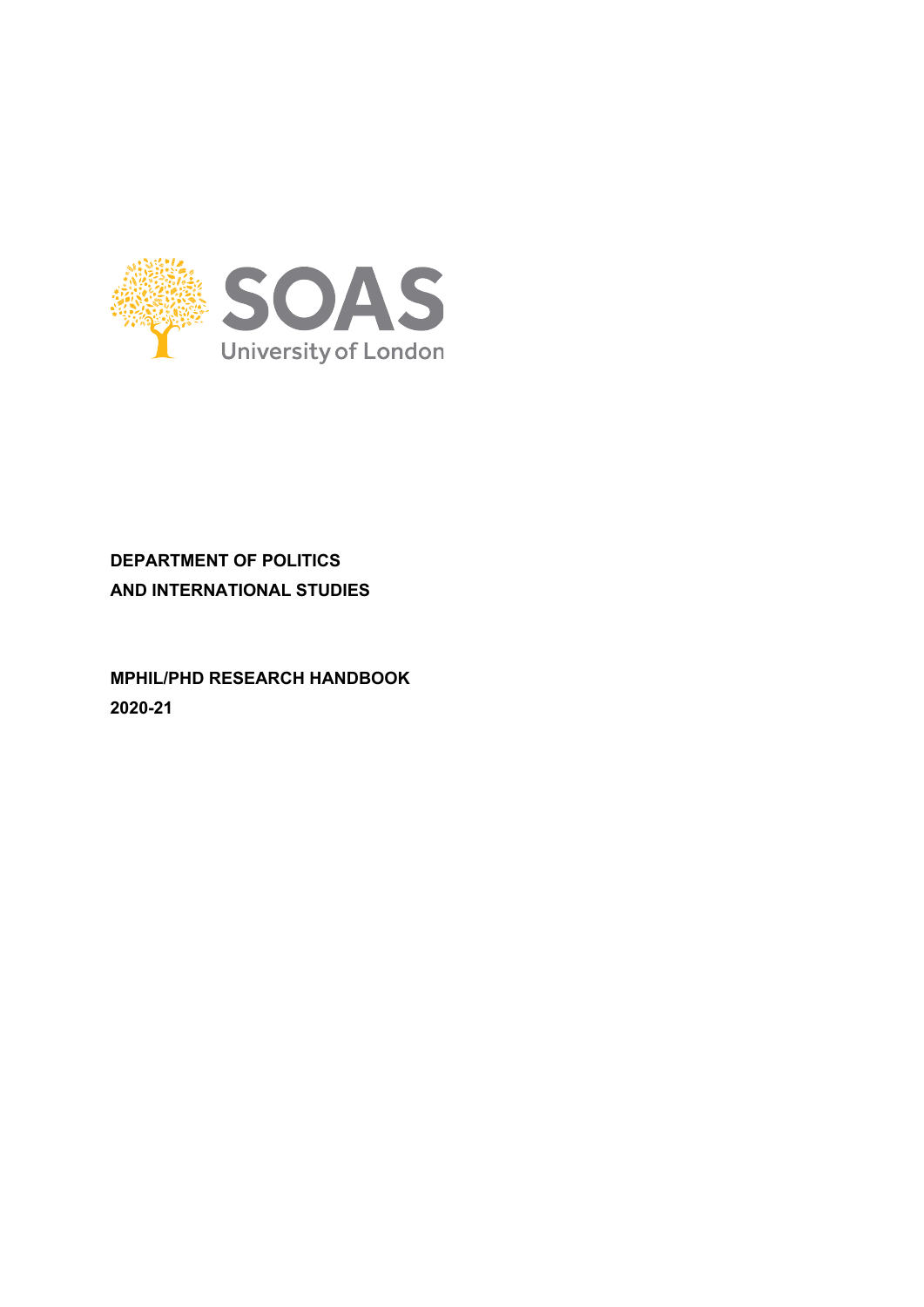| Contents                                             |                |
|------------------------------------------------------|----------------|
|                                                      |                |
|                                                      |                |
|                                                      |                |
| I. INTRODUCTION TO THE PHD PROGRAMME                 | 3              |
|                                                      |                |
| II. SUPERVISORY STRUCTURE                            | 4              |
|                                                      |                |
| III. ACTIVITIES UPON ARRIVAL(TERM I)                 | 6              |
|                                                      |                |
| IV. MONITORING OF PROGRESS                           | $\overline{7}$ |
|                                                      |                |
| V. DEPARTMENTAL AND ACADEMIC LIFE                    | 8              |
|                                                      |                |
|                                                      |                |
| VI. DOCTORAL RESEARCH REPRESENTATION                 | 10             |
|                                                      |                |
| VII. RESEARCH TRAINING YEAR 1                        | 11             |
|                                                      |                |
| VIII. FIRST YEAR ASSIGNMENTS AND THE UPGRADE PROCESS | 14             |
|                                                      |                |
| IX. ONE APPROACH TO PREPARING AN UPGRADE PAPER       | 15             |
|                                                      |                |
| <b>X. AFTER UPGRADE</b>                              | 21             |
|                                                      |                |
| XI. THESIS SUBMISSION                                | 23             |
|                                                      |                |
| XII. FUNDING AND FURTHER RESEARCH SUPPORT            | 24             |
|                                                      |                |
| XIII. GUIDELINES FOR WRITING A RESEARCH PROPOSAL     | 27             |
|                                                      |                |
| XIV. SOAS REGULATIONS FOR RESEARCH DEGREES           | 28             |
|                                                      |                |
|                                                      |                |
| XV. POINTS OF CONTACT                                | 28             |
|                                                      |                |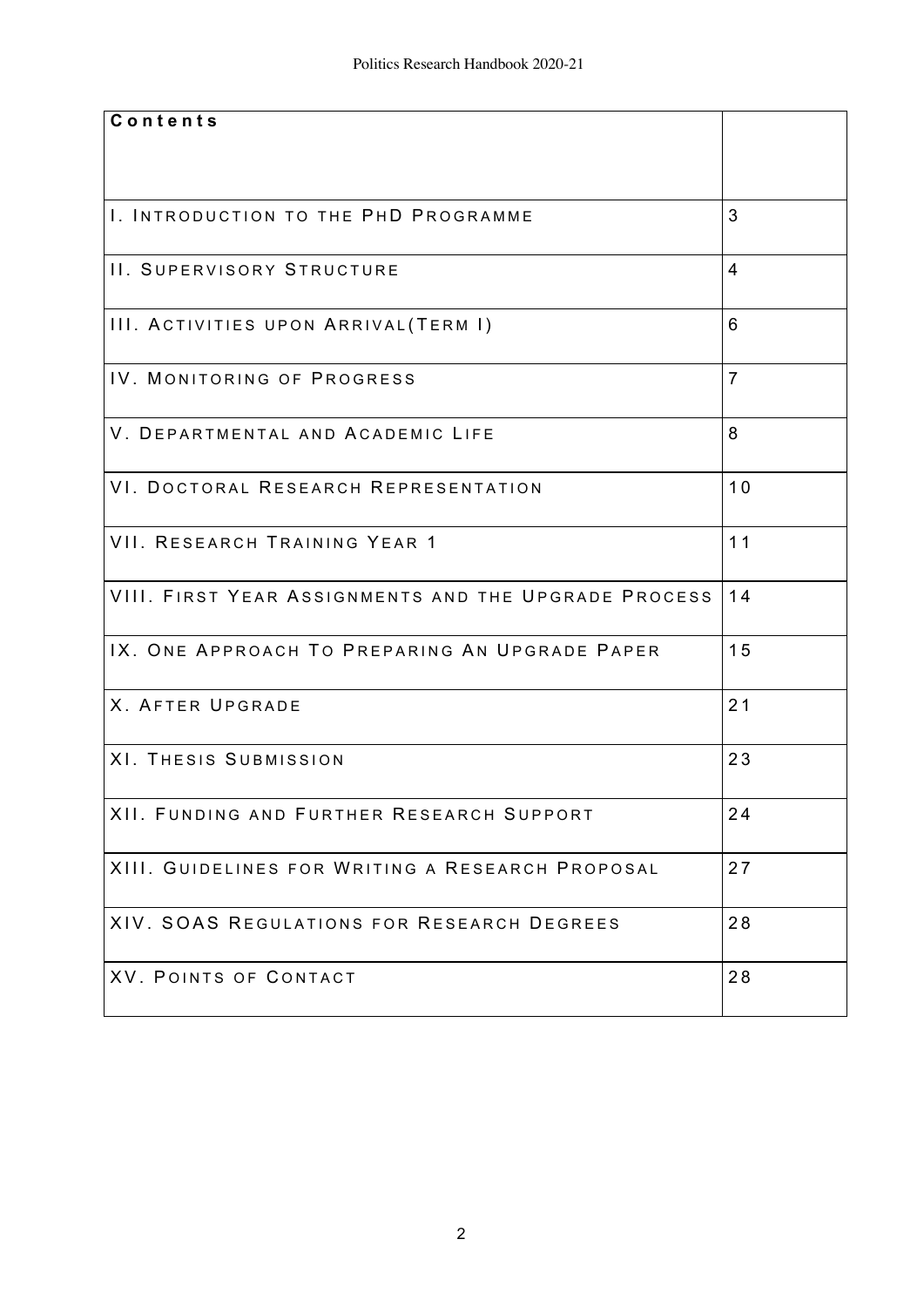### **I. INTRODUCTION TO THE PhD PROGRAMME**

The primary aim of the PhD programme in the Department of Politics and International Studies at SOAS is to train Doctoral Researchers to design, research and write a successful doctoral thesis. Those who have completed the doctorate should be qualified as experts in their subfield. They should also be familiar with the conceptual and methodological aspects of the broad range of research in politics and international studies. As a result they should be equipped to enter academic or other fields of advanced research if they so choose.

### **Entry Requirements**

Doctoral Researchers are considered for entry into the programme if they possess a good advanced degree in Politics equivalent in level and content to the Department's MSc, although applications from individuals with related degrees in cognate disciplines will also be considered. Applicants should include a synopsis (approximately five pages) outlining their proposed research topic. This synopsis should begin with a concise (75 word) summary of the central intellectual problem to be addressed by the proposed research; it should (i) explain the relevance of the proposed research to the advancement of current debates in the academic field of politics; (ii) defend the focus of the study in light of the existing theoretical and empirical knowledge in the subfield of interest, and (iii) specify the methodological approach (i.e. research design and technique) of the project and justify why such an approach is chosen over alternative approaches extant in the subfield. A bibliography of relevant theoretical, comparative and case literature also should be provided. Guidelines for the preparation of proposals can be found below.

In keeping with School regulations, and regardless of any prior supervisory arrangement, no Doctoral Researcher admitted to a PhD programme in another department or centre will be allowed to transfer into the Politics Department without a separate MPhil/PhD application approved by (a) a departmental supervisor and (b) the Politics Research Tutor.

#### *General Programme Structure*

The MPhil/PhD programme at SOAS follows a three-year model, with the possibility to extend into a fourth year. The programme consists of research training and coursework in the first year, after which Doctoral Researchers must pass an upgrade from MPhil to PhD status through submission of an 'Upgrade Paper', examined by a viva. This is followed by primary research/fieldwork undertaken in the second year, and the writing up of their thesis in the subsequent year. Doctoral Researchers should aim to be ready for submission by the end of the third year and must submit by the end of the fourth year at the latest.

3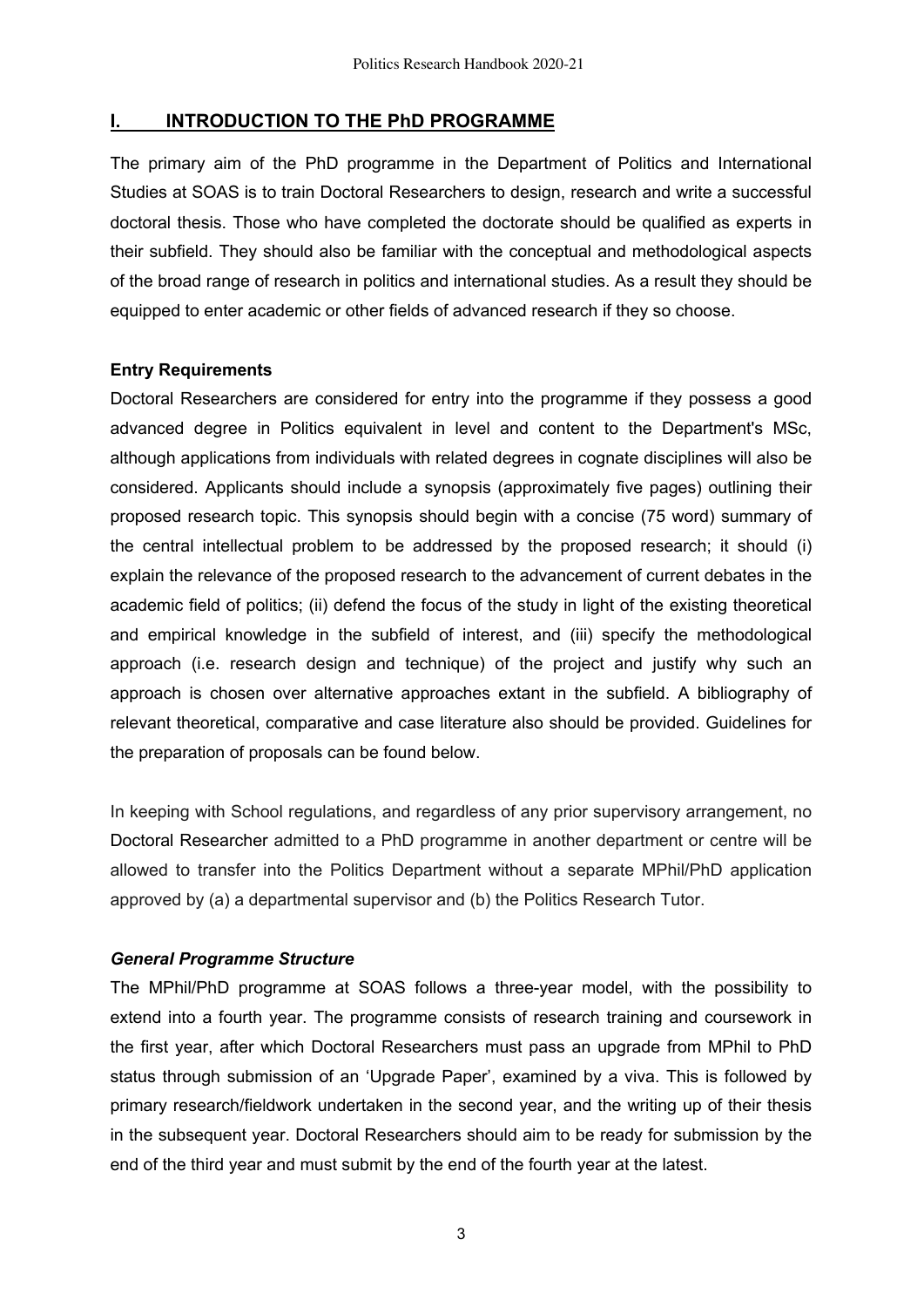# **II. SUPERVISORY STRUCTURE**

**The Supervisor -** Doctoral Researchers are admitted on the basis of the expressed willingness of at least one member of staff to serve as the main supervisor for their PhD thesis. From the Doctoral Researcher's entry in the first year of the MPhil/PhD programme, the supervisor assumes primary responsibility for monitoring the Doctoral Researcher's progress towards the completion of the degree. While the responsibility for developing ideas, gathering and assessing evidence, and preparing the argument is exclusively with the Doctoral Researcher, supervisors are an important source of advice on reading, sources of documentation, and on the development of research design and methodology. Supervisors will also read and comment upon draft chapters, and make recommendations for additional training. To ensure a productive working relationship, it is important for Doctoral Researchers and supervisors to be clear about and agree on their respective expectations (including timelines for the completion of assignments). Supervisors have a responsibility to keep the Registry informed about the progress of the Doctoral Researcher. Supervisors are also responsible for arranging the details of the thesis submission and the viva.

Doctoral Researchers should arrange to meet their supervisors in registration week and at regular intervals thereafter. Members of staff have academic advice hours, which are posted on their office doors and their departmental websites. Supervision meetings at SOAS normally take place every fortnight (for full-time students) during their first year. At some stages more or less frequent meetings may be appropriate. Please ensure that you are receiving adequate supervision by remaining in touch with your supervisor, providing timely and complete pieces of writing in ways that leave sufficient time for reading and evaluation, and by managing your mutual relationship via cordial contact and collegial relations.

**The Associate Supervisor** serves on the Doctoral Researcher's research committee. They are also available as a source of academic advice and may sometimes assume primary responsibility for supervision (for instance when the main supervisor is on leave). The Associate Supervisor assists in the assessment of the upgrade paper at the end of the first year, and can offer advice on PhD seminar presentations. When agreed with the main supervisor, the Associate Supervisor can also be the penultimate reader of a PhD thesis draft. In consultation with the lead supervisor, the Doctoral Researcher should identify and approach a potential Associate Supervisor within six weeks of arriving at SOAS. The Associate Supervisor must be in place by the end of the first term.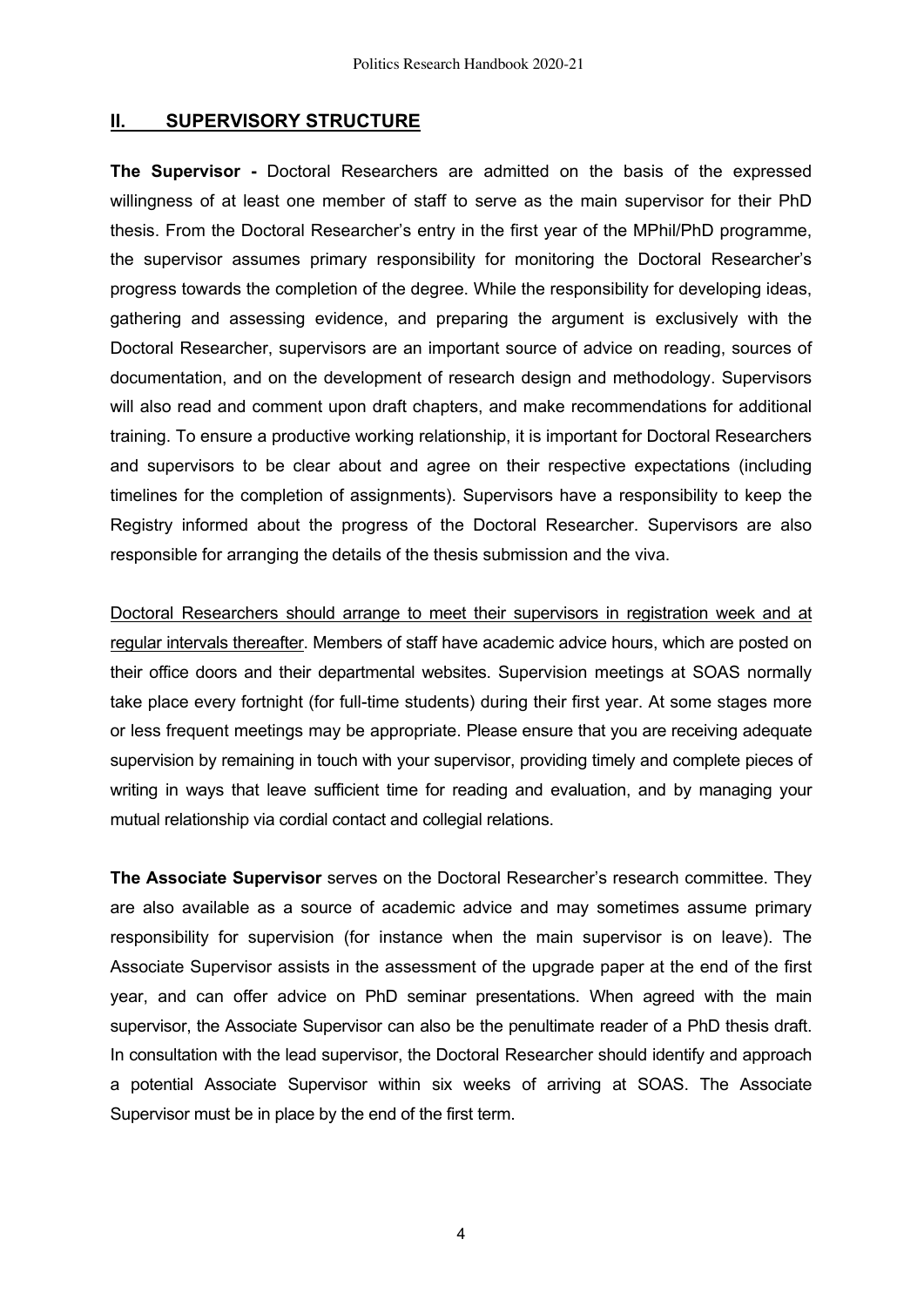At the end of the first year, the Upgrade paper is examined by a three-person committee consisting of the Supervisor, Associate Supervisor, and another academic identified by the Doctoral Researcher and approved by the lead supervisor and the Research Tutor. The Upgrade examination is a pivotal moment in the development of any research project and so the choice of supervisors and examiners presents an opportunity to receive the highest quality of feedback on the project before the active research phase. If it is not possible to identify anyone who contributes a particular perspective to the Upgrade Committee, the third member is typically the Research Tutor. Committee members need not be in the Politics Department or, in unusual circumstances, even at SOAS if the individual possesses a valuable form of specialist knowledge from which the student could benefit. This is most commonly the case if the supervisors have been chosen for their specialism in a methodological approach or theoretic field but are not specialists on the particular location in which fieldwork will occur. The committee evaluates the upgrade paper and determines the suitability of the student for upgrading to full PhD status. The committee also has a particular responsibility in relation to requests of transfer to Continuation status after the third year.

**The Director of Doctoral Research** is the key liaison between Doctoral Researchers and the Department for issues that cannot be solved directly with the supervisors or with the Faculty Office. If a Doctoral Researcher is experiencing problems with a supervisor or wishes to switch to a new supervisor, the Director of Doctoral Research and the Head of Department will make the necessary arrangements as they see fit. If a supervisor is on study leave or for other reasons becomes unavailable, the Director of Doctoral Research, in coordination with the Head of Department, will likewise work to find temporary or long-term alternative supervision as deemed appropriate.

Director of Doctoral Research 2020-2021 Dr Matthew Eagleton-Pierce Email: m.eagleton-pierce@soas.ac.uk Room: 4411 Advice and Feedback Hours (Term 1): Thursday, 10.00-11.00 and Friday, 10.00-11.00. Book up here: https://calendly.com/m-eagleton-pierce/15min?month=2020-09&back=1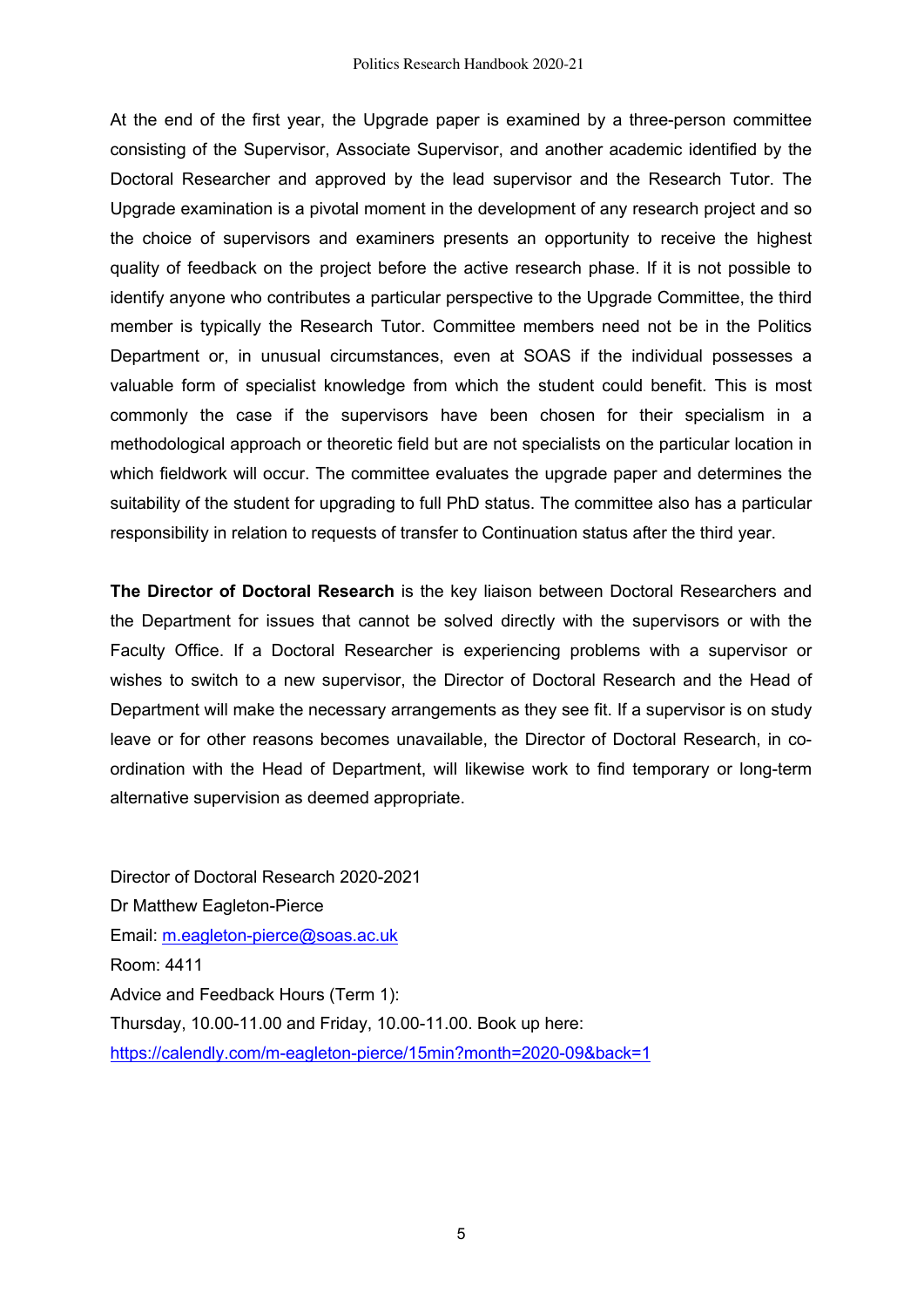# **III. ACTIVITIES UPON ARRIVAL (TERM 1)**

Within three weeks of your arrival at SOAS, you should aim to check off the following milestones to ensure that your year gets off to a strong start.

| familiar with<br>Bloomsbury Learning<br>Become<br>the<br>(BLE)<br>Environment               |  |  |
|---------------------------------------------------------------------------------------------|--|--|
| (ble.soas.ac.uk), the main online platform for SOAS teaching. Sign up for the               |  |  |
| 'POMPHIL' class on BLE (https://ble.soas.ac.uk/course/view.php?id=2075)                     |  |  |
| Become familiar with the HAPLO PhD Manager software.                                        |  |  |
| (https://doctoralschool.soas.ac.uk/do/soas-auth/login)                                      |  |  |
| Attend the weekly 'Common Core' training for new SOAS PhD students (SOAS-                   |  |  |
| wide). See here for details:                                                                |  |  |
| (https://ble.soas.ac.uk/enrol/index.php?id=22585)                                           |  |  |
| From Week commencing October 5 <sup>th</sup> , attend the weekly workshop. 'Politics MPhil' |  |  |
| Methods' (more information on the 'POMPHIL' site above). Thursdays 15.00-                   |  |  |
| 17.00 (London time). First session: October 8th.                                            |  |  |
| Work out a schedule of meetings with your supervisor.                                       |  |  |
| Complete and submit a 'Training Needs Analysis' (Via PhD Manager). Discuss                  |  |  |
| language-training requirements with your supervisor and prepare an application              |  |  |
| to fund relevant training if required. Discuss supplementary training options with          |  |  |
| your supervisor (e.g., auditing MSc courses in Politics, or other Departments at            |  |  |
| SOAS, courses offered by 'Learning and Teaching Development' Services,                      |  |  |
| language courses, etc.)                                                                     |  |  |
| Register to receive notices from relevant SOAS Research Centres (see below).                |  |  |
| Get to know SOAS Library resources.                                                         |  |  |

### **Further Coursework**

Doctoral Researchers may need to attend appropriate MSc level and language courses as advised by the Supervisory Committee to build up their overall grasp of a certain subject or language. This will entail weekly attendance of, and positive contribution to (including presentations), the module as required. (Registration in MSc-level modules is subject to approval by the respective module convener.) Language training requirements should be decided in consultation with the Supervisor *early in Term 1* to increase the likelihood of securing funding within the School (decisions are made on a first-come-first-served basis). When the relevant language course is not offered in the School of Languages, Cultures and Linguistics Doctoral Researchers can apply (with a supporting statement from their supervisor) for funding to support their training. Doctoral Researchers should look out for relevant announcements.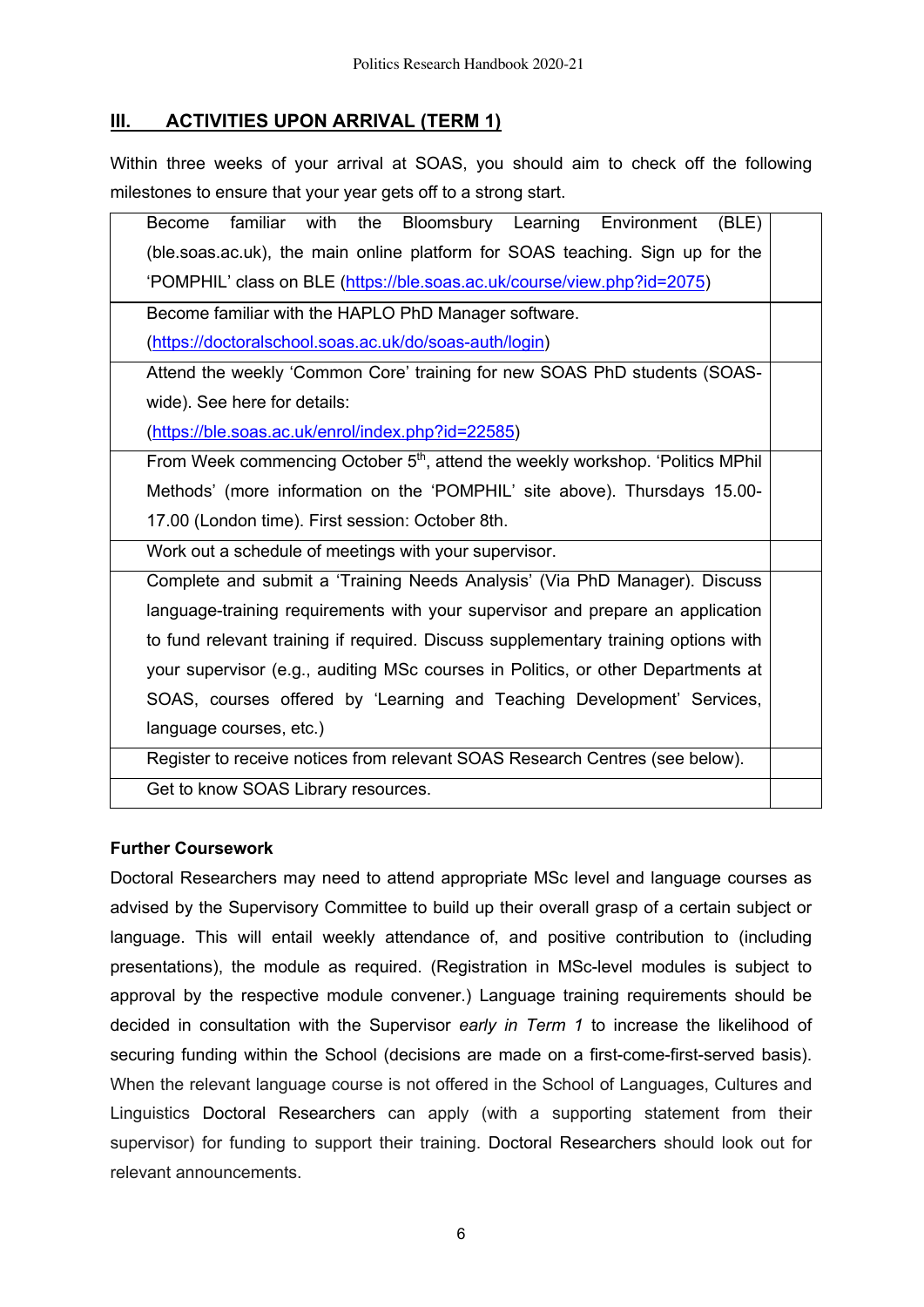### **IV. MONITORING OF PROGRESS**

A necessary foundation for research is a **manageable research plan**, which should develop from the research proposal which formed an application. This plan should be worked out in draft form and agreed jointly by both Doctoral Researcher and supervisor in the first term. It can then be expanded and updated throughout the PhD to ensure that all parties understand progress with the project. It should include initially: a statement of the main research question; a provisional title for the thesis; a brief bibliography of the relevant literature; a rough division of the intended thesis by chapters and/or topic; a brief account of the proposed methodology; a time schedule for the different stages of research all the way to submission. Obviously, the research plan is only a plan and in many cases will need to be extensively revised as the research and writing progresses. But it is an essential tool in enabling Doctoral Researcher and supervisor alike to plan ahead, to identify difficulties before they arise, and to have an agreed basis for the future progress of the research work*.*

At the start of the PhD programme, Doctoral Researcher will sign up to the new HAPLO PhD Manager software. The provides a way of recording contacts between supervisors and students, a record of the evolution of the student's plans, achievements and writing and a way of monitoring the skills that students have acquired and any future training they will do. It is advisable to write summary entries of each supervision meeting and all agreed aims and deadlines for the records of the Doctoral Researcher and the supervisor.

The supervisor and the Doctoral Researcher should meet regularly. Most Doctoral Researcher go through phases of embarrassment that their work is not progressing well enough or quickly enough and may seek to avoid meeting their supervisors. This is a counter-productive, if understandable, habit. It is vital that contact is maintained throughout the first year of a degree, during fieldwork (by phone or e-mail, if not directly in person), and during the potentially lonely and challenging writing up period and that all difficulties are talked through openly so that the agreed schedule of work is not allowed to slip too far.

Doctoral Researcher progress is monitored both through the MAPLO PhD Manager software and through annual reports. Reports will evaluate the quality of the work submitted and the pace of progress. **Annual report forms** are supplied to each supervisor. The forms are filled in by supervisors in coordination with the Doctoral Researcher. Annual report forms are used by the Registry and the Pro-Director for Research and Enterprise as an overall guide to Doctoral Researcher's progress and should be used for signalling any difficulties either student or supervisor may be experiencing.

7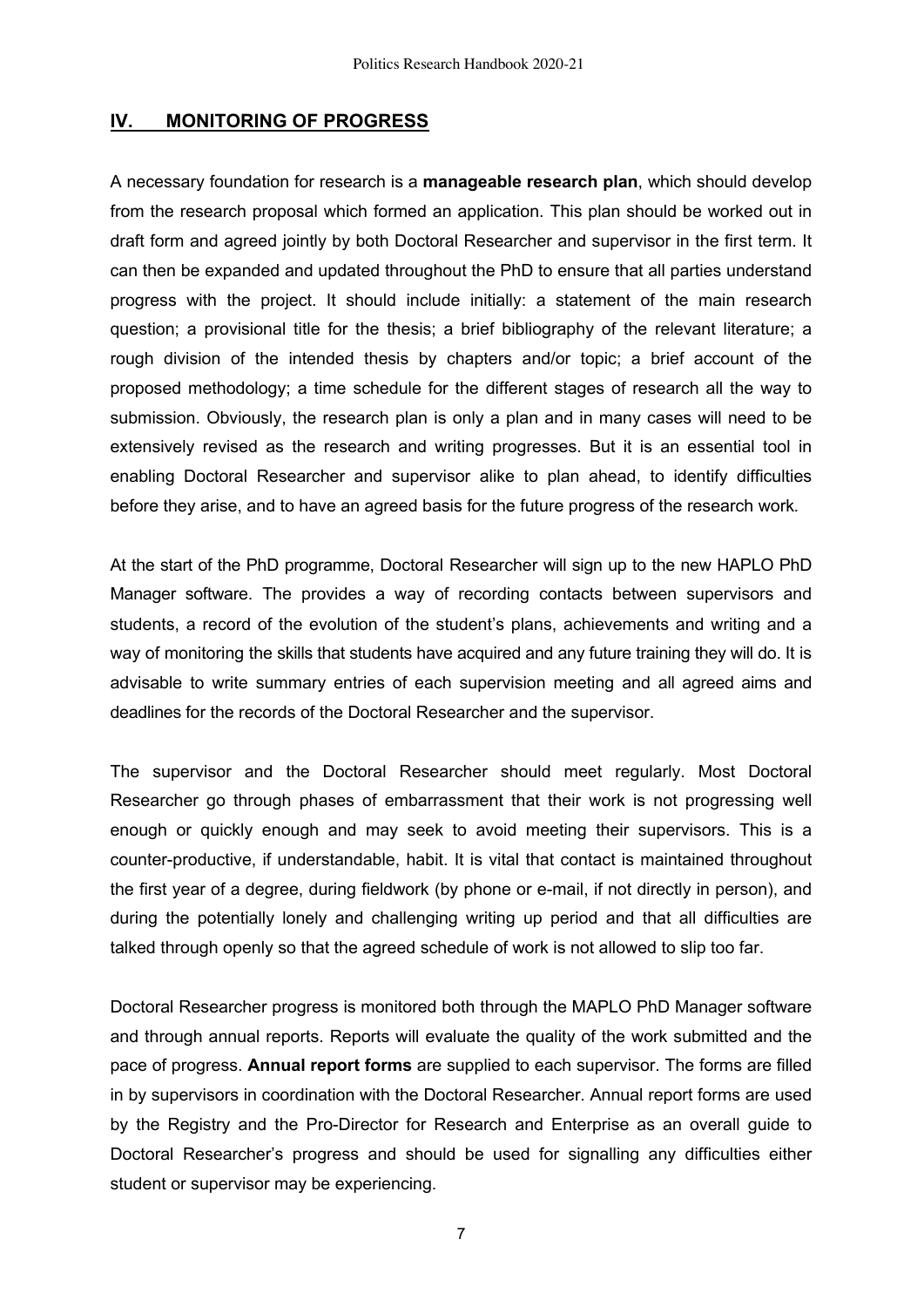# **V. DEPARTMENTAL AND ACADEMIC LIFE**

Although the supervisory structure is designed to ensure researchers are being supported and monitored, are receiving feedback and being inspired, undertaking a research degree involves becoming an independent scholar and a vital skill for such scholars is the ability to take ownership and responsibility for their project. This means seeking out support, feedback and inspiration not just from their supervisors but from their cohort, from training programmes and from the wider academic world – at SOAS and well beyond. Balancing time spent reading, writing and researching your project with contributing to and benefitting from relationships with other scholars and engagement with scholarly networks is a vital skill.

#### **Departmental Seminar**

The Politics Department Research Seminar on select Wednesdays 15:00-17:00 (London time) and is a crucial element of the shared intellectual life of staff and postgraduate students. It is a forum where invited speakers will present and discuss work in progress. A seminar schedule will be circulated at the beginning of the year, followed by regular announcements. There is often an opportunity following the seminar to meet and socialise with the visiting speaker (occasionally over drinks and dinner), although due to the Covid crisis this activity will be limited for now. *Research students are strongly encouraged to attend this seminar on a regular basis and may be invited to act as discussants.* The seminar series and contacts for those organising the events are advertised at: https://www.soas.ac.uk/politics/events/departmental-seminars/

### **Centres, Networks, etc.**

Doctoral Researchers are encouraged to take advantage of the various resources available at SOAS and become actively involved with the many regional centres, and research networks and to attend speaker series organized throughout the School (see the SOAS website https://www.soas.ac.uk/centres/ for more information). Members within the Politics Department are associated with the following centres and associations:

### *Thematic Centres*

Centre for International Studies and Diplomacy (CISD) Centre for the International Politics of Conflict, Rights, and Justice (CCRJ) Centre for Comparative Political Thought (CCPT) Asia-Pacific Centre for Social Science Centre for the Politics of Energy Security Centre for Gender Studies Centre for Migration and Diaspora Studies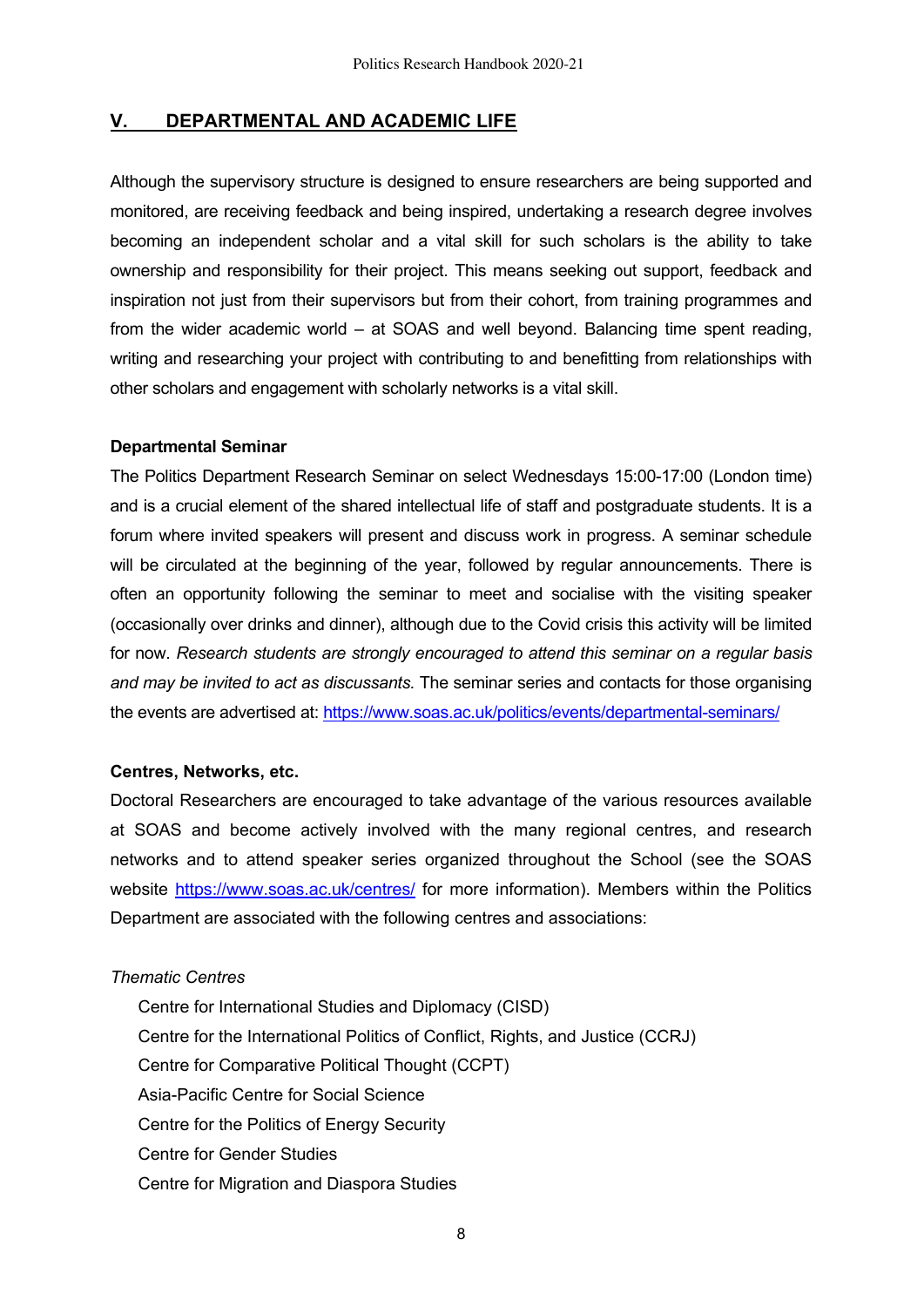## Centre for Media and Film Studies

## *Area Studies Centres*

London Middle East Institute (LMEI) Centre for South Asian Studies Centre for African Studies Centre for Southeast Asian Studies Centre for Contemporary Central Asia and the Caucuses Centre for Iranian Studies Centre for Contemporary Pakistan Studies Centre for Korean Studies SOAS China Institute Centre for Taiwan Studies Japan Research Centre

# **Professional Associations beyond SOAS**

Political Studies Association (PSA) - www.psa.ac.uk/ International Studies Association (ISA) - www.isanet.org/ British International Studies Association (BISA) - www.bisa.ac.uk/ European Consortium for Political Research (ECPR) - http://www.essex.ac.uk/ecpr/ European International Studies Association (EISA) - http://www.eisa-net.org/ American Political Science Association (APSA) - www.apsanet.org/

### **Associations dedicated to the study of particular themes:**

Association for the Study of Ethnicity and Nationalism (ASEN) http://www.lse.ac.uk/collections/ASEN/ The Association for the Study of the Worldwide African Diaspora (ASWAD) http://www.aswadiaspora.org/ Development Studies Association - http://www.devstud.org.uk/ The British Society for Middle East Studies – http://www.brismes.ac.uk African Studies Association - www.africanstudies.org/ The African Studies Association of the UK - www.asauk.net/ The Association for Asian Studies - www.aasianst.org/ British Association of South Asian Studies – http://www.basas.ac.uk Middle East Studies Association (MESA) - www.mesa.arizona.edu/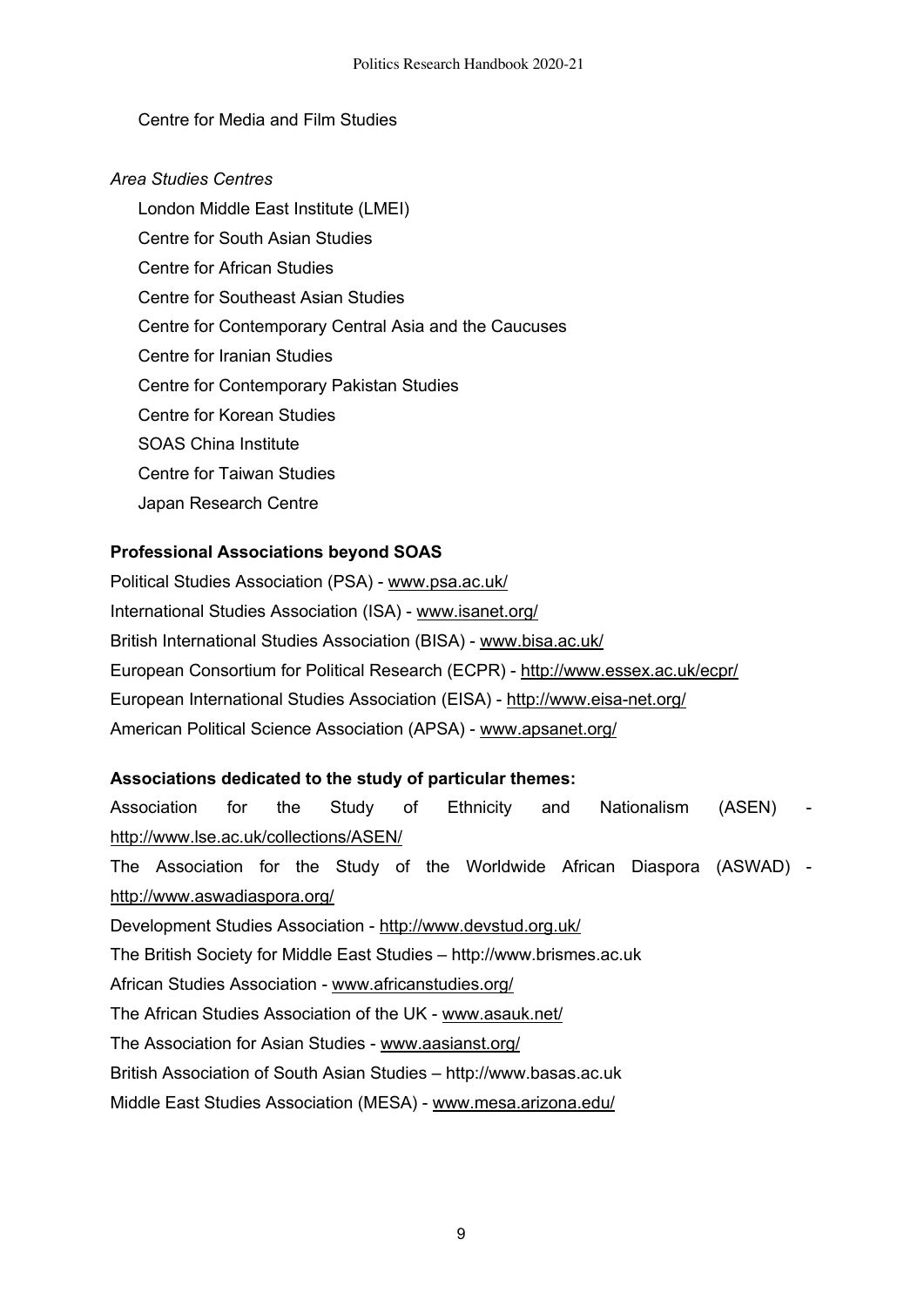The British Academy website lists resources available to researchers in a number of disciplinary and geographic areas.

# **VI. DOCTORAL RESEARCH REPRESENTATION**

Doctoral Researchers elect three individuals to form a committee for each academic year. The committee is encouraged to organize social and intellectual events to facilitate the integration of a cohort of researchers, and is intended to serve as a forum for Research Students in the Department to discuss issues raised by fellow students concerning the programme, and to channel concerns to the Director of Doctoral Research, the Doctoral School and the Department as a whole where appropriate.

Two members of the committee should be Doctoral Researcher in their first or second year, one should be an advanced Doctoral Researcher (that is, in their third year). Elections should be organised by Doctoral Researchers themselves (a reminder will be sent out by the Director of Doctoral Research in Term 1), and held by the end of October (first year elections usually take place in the context of the 'Introduction to Research' course). *Elected students should ensure that the Departmental Manager in the Politics Office is aware of their position as representatives. They can then be included in all relevant announcements of staff meetings etc*.

Doctoral Research representatives are invited to attend Departmental meetings. In addition, representatives participate in consultation meetings with members of staff to discuss all aspects of the Department's work of concern to Doctoral Researchers. These meetings take place in the last week of each term and may also include additional interested students from the MPhil and PhD cohorts at the invitation of the elected representatives. *Elected Research Student Representatives should initiate consultation with their peers to bring forward relevant issues. This has in the past been done using SurveyMonkey or social media platforms.*

The Research Students' Association (RSA) represents all Doctoral Researchers at SOAS. Its Committee consists of one representative from each year of study on every doctoral programme (which means 48 representatives from 16 programmes). The Committee elects the Secretary and the Treasurer while the President post is elected within the SOAS Students' Union elections. The RSA has two members on the Doctoral School Management Group who make sure that students' voices are heard on the issues that concern them, and that students are aware of all the initiatives taken in relation to the doctoral experience. The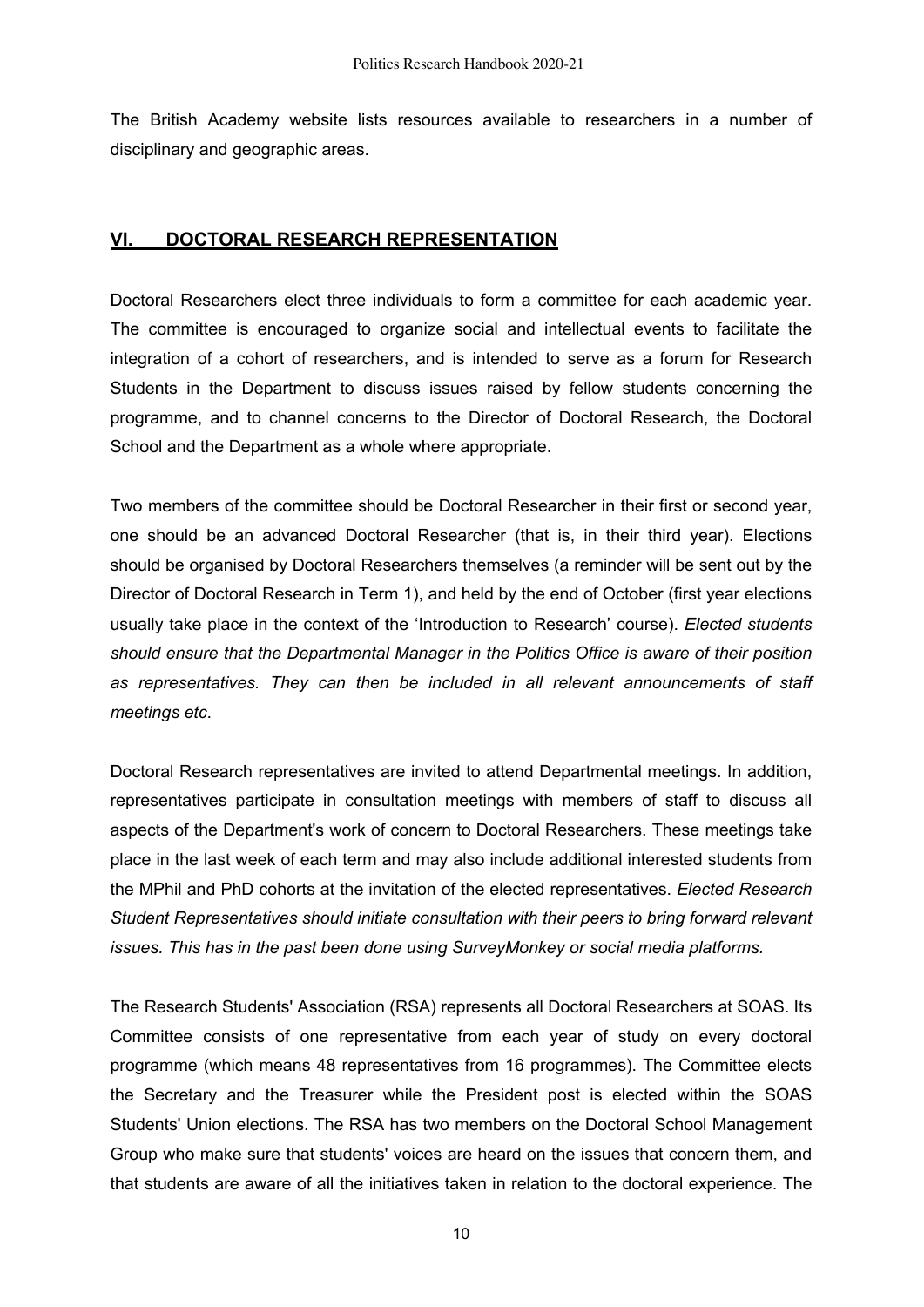RSA also represents Doctoral Researchers to the SOAS Student Union. In addition to its representative functions, the RSA has editorial responsibility for a lively student journal (the SOAS Journal of Postgraduate Research), and organises a variety of academic and entertainment events, during the year. https://www.soas.ac.uk/doctoralschool/rsa/

# **VII. RESEARCH TRAINING YEAR 1**

Doctoral Researchers are expected to upgrade from MPhil to PhD student status within twelve months of their registration. This transfer is NOT automatic. Successful completion of the WHOLE training programme is a requirement for progression from MPhil to PhD. This means Doctoral Researchers MUST attend all courses and complete ALL written assignments. Those failing to do this will be deemed to have failed to satisfy the requirements for upgrading.

| <b>COURSES</b>                                                                                                                                                        | <b>ASSIGNMENTS</b>                                                                                                                                                                                                                                                                                                                                                                                     |
|-----------------------------------------------------------------------------------------------------------------------------------------------------------------------|--------------------------------------------------------------------------------------------------------------------------------------------------------------------------------------------------------------------------------------------------------------------------------------------------------------------------------------------------------------------------------------------------------|
|                                                                                                                                                                       | Agreed work plan<br>Discussed in first few supervisions and agreed by<br>Reading Week, Term 1.                                                                                                                                                                                                                                                                                                         |
| <b>Politics MPhil Methods</b><br>(Terms 1 and 2) *compulsory*                                                                                                         | Literature Review<br>Due start of second term. Submitted to supervisors.                                                                                                                                                                                                                                                                                                                               |
| <b>Upgrade Paper Workshop</b><br>(Term 2) *compulsory*                                                                                                                | Preliminary Upgrade Paper<br>Due end of second term. Submitted to supervisors<br>for discussion.                                                                                                                                                                                                                                                                                                       |
| Core<br>$(SOAS-wide):$<br><b>Common</b><br>Common Core I: Research Project<br>Management (Term 1); Common<br>Core II: Technology-Enhanced<br><b>Research (Term 2)</b> | Common Core I: Participation in all interactive<br>exercises on the Bloomsbury Learning Environment<br>(20%); 5,000-word Research Project Canvas (80%):<br>Deadline: TBC.<br>Common Core II: Participation in all interactive<br>exercises on the Bloomsbury Learning Environment<br>(20%); Two written assignments on methodology<br>$(1,500$ and 3,000 words weighed at 30% and 50%<br>respectively) |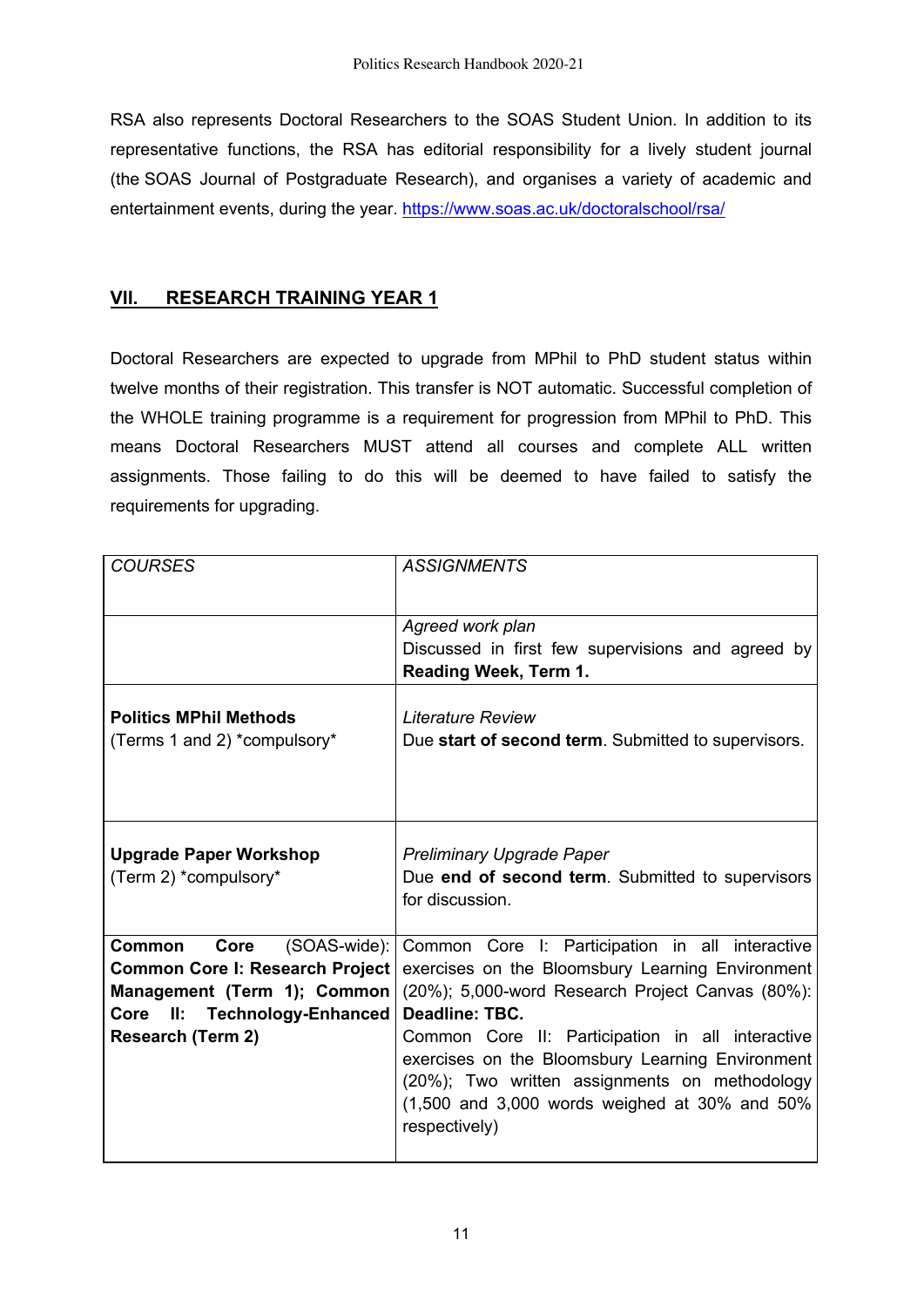| Integrity<br><b>Research</b><br>Epigeum                                                    | <b>Online Assessment</b>                                      |  |
|--------------------------------------------------------------------------------------------|---------------------------------------------------------------|--|
| <b>Course</b>                                                                              | Requires successful completion any time prior to              |  |
|                                                                                            | submission of Upgrade Paper: prior to 14 May.                 |  |
|                                                                                            |                                                               |  |
| Possible other options:                                                                    | <b>Final Upgrade Paper</b>                                    |  |
| • MSc module or language module                                                            | Department deadline for submitting upgrade paper:             |  |
| as specified/approved by supervisor                                                        | 14 May                                                        |  |
| (NB:<br>Language<br>training                                                               |                                                               |  |
| requirements should be<br>decided                                                          | Upgrade Viva                                                  |  |
| early on to enhance the possibility of<br>Supervisors should arrange date with<br>Doctoral |                                                               |  |
| securing appropriate funding within<br>Researcher and committee members between May        |                                                               |  |
| SOAS).                                                                                     | 17 - June 4.                                                  |  |
|                                                                                            |                                                               |  |
|                                                                                            | <b>Deadline</b><br>for<br>supervisor to<br>advise<br>Doctoral |  |
|                                                                                            | Researcher and Doctoral School of upgrade viva                |  |
|                                                                                            | outcome. 18 June.                                             |  |
|                                                                                            |                                                               |  |
|                                                                                            | <b>Present at MPhil Conference</b>                            |  |
|                                                                                            | End of third term (early June), date TBC.                     |  |
|                                                                                            | If applicable: Revised Upgrade Paper due August 13.           |  |
|                                                                                            |                                                               |  |
|                                                                                            | Supervisor to advise Doctoral Researcher and                  |  |
|                                                                                            | Doctoral School of Revised Upgrade Paper outcome:             |  |
|                                                                                            | August 27.                                                    |  |
|                                                                                            | <b>Fieldwork Form</b>                                         |  |
|                                                                                            | Should be submitted for approval at least six weeks           |  |
|                                                                                            | before fieldwork begins. Fieldwork cannot begin               |  |
|                                                                                            | before Upgrade has been passed.                               |  |

# **Politics MPhil Methods (Terms 1 and 2)**

This module provides Doctoral Researchers with the basic 'tools' needed to successfully design and conduct a research project. It consists of weekly seminars (Thursdays, 15.00- 17.00 London time) lead by members of staff from the Politics Department based on core readings, student presentations and group discussions. The first part of the module addresses debates in philosophy of social science research, aspects of research design and how to construct a literature review. The sessions in the second part introduce a variety of qualitative methodological approaches, including comparison, ethnography, interviews and discourse analyses. The course features three sessions introducing quantitative methods. The Module Conveners for 2020-21 are Dr Matthew Eagleton-Pierce and Professor Salwa Ismail. This course is COMPULSORY

Within Politics, there is an additional module called 'Introduction to Quantitative Methods in Social Research', but it will not be running in 2020-21. It is also possible to apply for the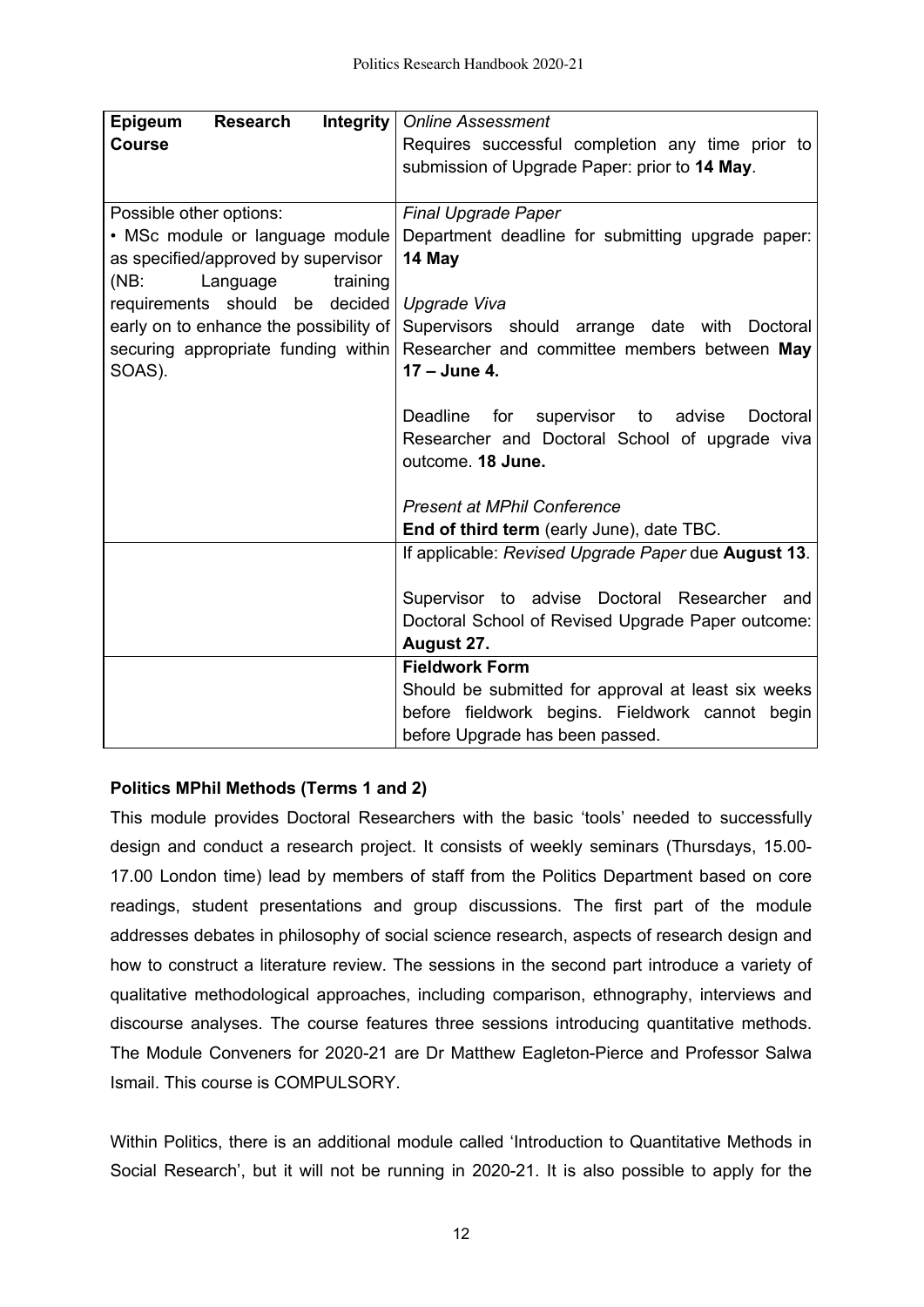Lawrence Saez Memorial Scholarship in Mixed and Quantitative Methods. This placement offers a scholarship to a Politics research student (or academic staff member) to attend a mixed or quantitative methods camp, such as at Essex Summer School or the ECPR Summer School. The selected individual will receive a scholarship up to the value of £1500. Please contact the Director of Doctoral Research for further information on this scholarship.

### **Upgrade Paper Workshop (Term 2)**

This one-term seminar is designed to complement the above module(s) and gives Doctoral Researchers the opportunity to present their doctoral research projects (drafts of their preliminary upgrade paper, essentially) in an informal setting. This will allow Doctoral Researchers to discuss challenges they face in devising their own research design and choosing a methodological approach and to discuss issues of fieldwork and project management with peers and a member of staff. Module conveners for 2020-21 are are Dr Matthew Eagleton-Pierce and Professor Salwa Ismail. This course is COMPULSORY.

### **MPhil Conference (Term 3)**

First Year Doctoral Researchers will present their doctoral research projects (their upgrade paper, essentially) at a one-day conference during Term Three. This is usually held in early June. This conference is organized by a committee of Doctoral Researchers, and will be organized via the Methods module. The setting allows Doctoral Researchers to practice their presentation skills in a panel format and receive critical feedback. Attendance is open to SOAS staff and Doctoral Researchers (and, if the committee organizing so chooses, external invitees). The conference is usually the last event of the academic year and represents an occasion to 'wrap up' the MPhil experience. There is usually a party afterwards. In the 2019- 20 year, First Year Doctoral Researchers successfully organised this conference online, using a model which may be necessary again depending on the Covid crisis situation.

### **Common Core (SOAS-wide) (Term 1 and 2)**

You receive Politics discipline-specific guidance and training from your supervisors and Directors of Doctoral Research. In addition, there is interdisciplinary training, which is centrally organised and open to all Doctoral Researchers across the institution, including the two Common Core modules. These modules, as the title indicates, aim to provide a strong foundation for every SOAS PhD student regardless of their subjects. They do not clash with Politics MPhil Methods seminars and other training activities organised within the department, so please make sure that you attend them too according to your Director of Doctoral Researchers' instructions. The Common Core modules offer 60 credits in total. Hence anyone who have completed both modules successfully but has to withdraw from the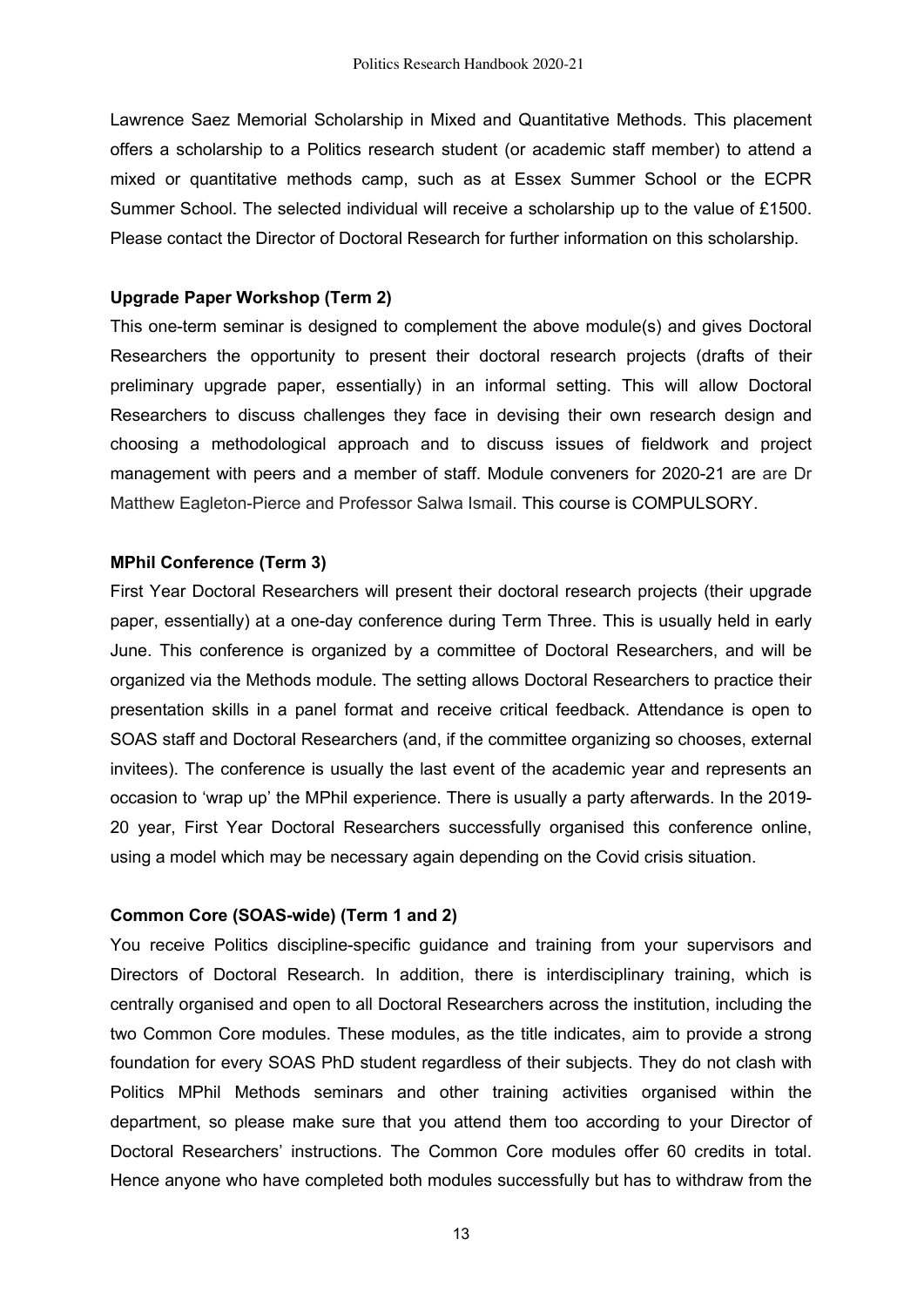PhD programme will be eligible for a Postgraduate Certificate as an exit award. Attendance at the weekly seminars for both these courses is OPTIONAL, but you are strongly suggested to join the initial sessions to understand the potential benefits of this School-wide programme.

You can find the full details of both modules at the following links.

Common Core I: Research Project Management (Term 1) https://www.soas.ac.uk/courseunits/15DOCC001.html

Common Core II: Technology-Enhanced Research (Term 2) https://www.soas.ac.uk/courseunits/15DOCC002.html

Common Core I and II are convened by Dr Yenn Lee, with help of two Associate Tutors.

# **VIII. FIRST YEAR ASSIGNMENTS AND THE UPGRADE PROCESS**

Doctoral Researchers are expected to submit a copy of their *Literature Review* to their supervisor (and, usually, to the second member of the supervisory committee) at the *beginning* of Term 2. Doctoral Researchers then present drafts of their *Upgrade Paper* to the Upgrade Paper Writing Workshop throughout Term 2. Doctoral Researchers are then expected to submit a completed draft of their Upgrade Paper to their supervisors by the *end* of Term 2. Students are strongly encouraged to establish clear and sensible deadlines for handing in these drafts. This is vital for ensuring that supervisors will know when to expect drafts and for Doctoral Researchers to receive timely (and, ideally, written) feedback.

**Doctoral Researchers must submit their final upgrade paper via PhD Manager by 14 May.** This should be accompanied by a completed Upgrade Form (available PhD Manager) including a research ethics review. These should be completed in consultation with supervisors. The final upgrade paper will be assessed by the Supervisory Committee and a viva held, during which Doctoral Researchers will be asked to present their paper and to respond to comments and critique from the committee. Doctoral Researchers should liaise with their supervisor(s) and the committee to identify a suitable date. **The upgrade vivas should happen between May 17 to June 4**. Following the viva, Doctoral Researchers should hear back from their supervisor by **June 11** and may either have their upgrade approved immediately or be asked to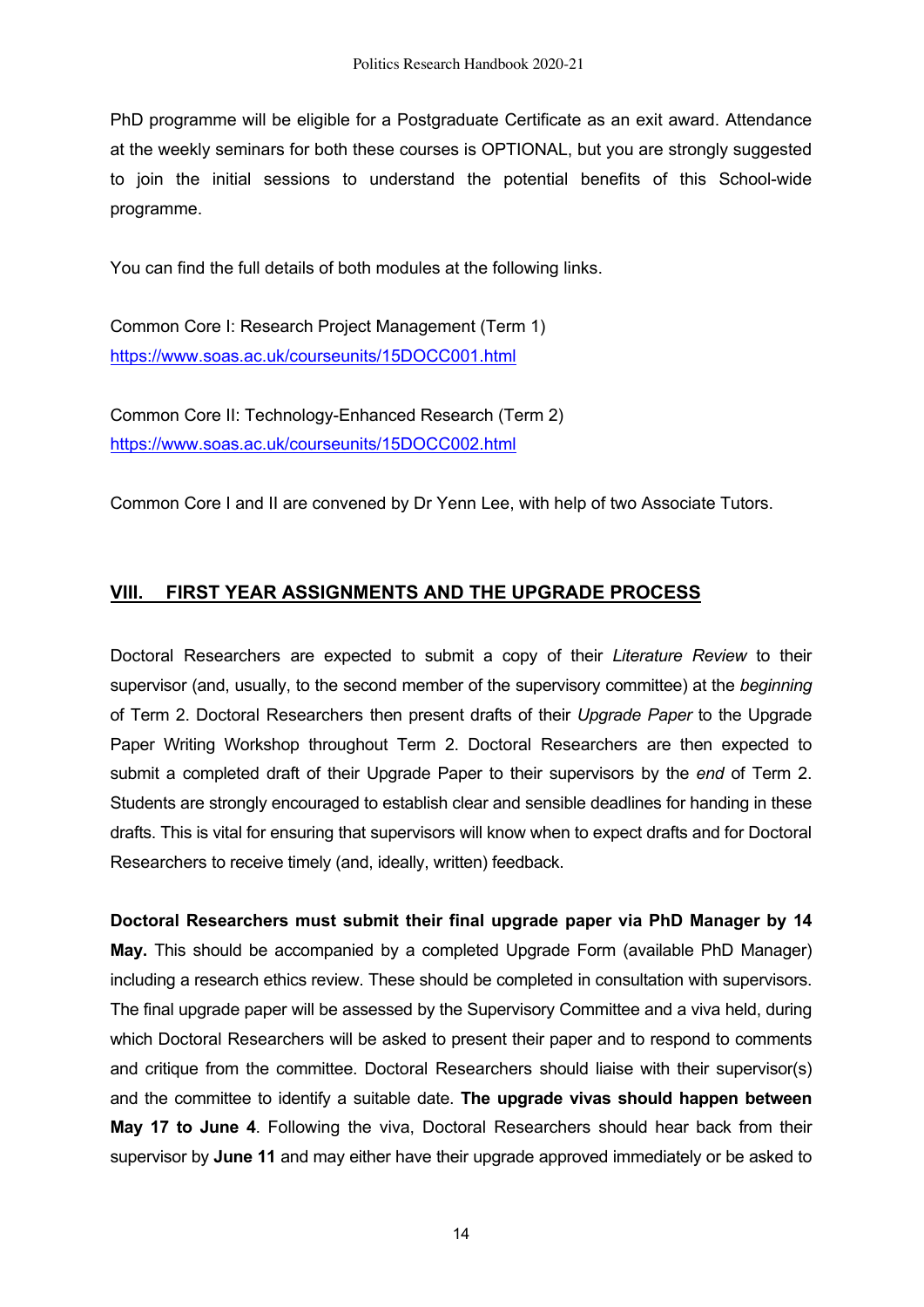make either minor or major revisions to their upgrade paper over the summer and submit a new version by **August 13** and, if applicable, attend a second viva. The Supervisory Committee will then reach a collective decision and submit a report to the Doctoral School by **August 27**. Any late submissions must be supported by the supervisor and approved by the Director of Doctoral Research.

The Supervisory Committee drafts a report on each submission of the upgrade paper, a copy of which should be kept on file by the lead supervisor and submitted to the Director of Doctoral Research, and the Doctoral School. All parts of all reports will be made available to the Doctoral Researcher. Reports will include (i) a brief summary of the submission; (ii) strengths and weaknesses of the submission; (iii) suggestions for improvement; (iv) a recommendation (with rationale). At the end of the process, the committee must recommend one of the following outcomes:

- Upgrading to PhD status,
- Not proceeding beyond the MPhil degree,
- Termination of the research project.

**No Doctoral Researcher is given permission to leave for fieldwork until a decision has been made about upgrading.** No Doctoral Researcher will be permitted to enrol for a second full-time year, or part-time equivalent, unless the transfer to PhD has taken place or a written dispensation has been received from the Pro-Director (Research and Enterprise).

# **IX. ONE APPROACH TO PREPARING AN UPGRADE PAPER**

A research plan is a living document that evolves with your doctoral project, typically beginning from the original research proposal presented in an application for admission. Elements of this plan can be developed – as the literature review becomes more sophisticated and appropriate research methods are specified – into an Upgrade Paper. An Upgrade Paper then typically serves as an early version of the Introduction to a completed doctoral thesis. An Upgrade paper is a justification for and a guide to work that the researcher proposes to do in the future in order to answer a research question (to which logically, they are assumed not to already know the answer – otherwise the research would not be needed). An Introduction to a completed thesis on the other hand is a description of work already done and a summary of the argument that the evidence gathered and analysed during the research claims to justify.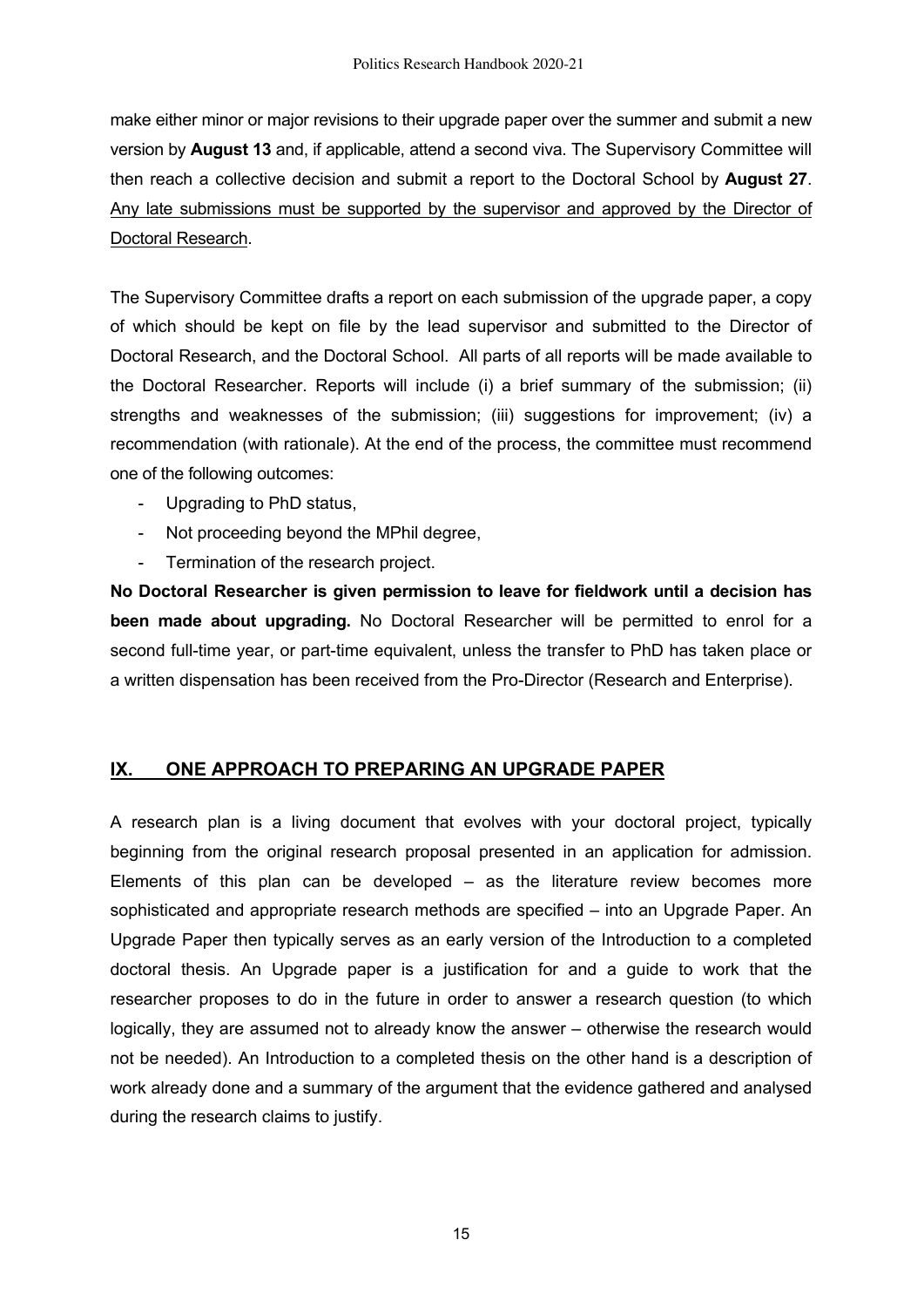The upgrade exam enables an assessment, by scholars other than just the candidate's own supervisor, of progress made by the end of one year, assessing whether the candidate has been able to specify a valuable, manageable, sensible and ethical project that will make an original contribution to knowledge in their chosen field.

The upgrade paper thus typically includes the following:

- 1. An elaboration of the principal question and sub-questions to be addressed;
- 2. A literature review;
- 3. A discussion of methodological frameworks;
- 4. An outline of a fieldwork plan;
- 5. A timetable for completion within three (maximum four) years.

This is a long way of saying that, at the point of writing an Upgrade Paper it would be odd for a researcher to know what it is that they want to argue. This makes the task of writing it noticeably different from writing an essay or dissertation.

# *1. Framing your topic in the form of a question.*

In the first section of a plan, readers will want to know not what your argument is, but what your question is, and understand why you have chosen it. The question often takes the form of a single sentence and aims to specify itself (in terms of naming events, dates and locations) as closely as possible. It could emerge from a real-world problem or event that practitioners, commentators and/or academic analysts have struggled to understand or characterise, or from a more abstract academic debate - ideally, both. But it needs to be an interesting question, and a *puzzle*. In other words, it won't do for the answer to be obvious (to you or to everyone else) or trite, or for there to be a well-established consensus on the question (unless you also have grounds for suggesting that this consensus is false). You need to be able to explain to an informed audience of people trained in your broad discipline but not obsessed with the same issue as you why finding an answer might matter to them, and show them that there is an understandable difference of opinion over what kinds of answers might be sensible. This might involve referencing the terms of an extant debate in the literature that you go into in much greater detail in the literature review. A considerable amount of work at the start of a doctoral research project typically involves the framing of questions.

### *2. The literature review*

Most academic questions have been approached in some form already by 'the literature'. Often the best way to start answering a question is to consider what others have said. There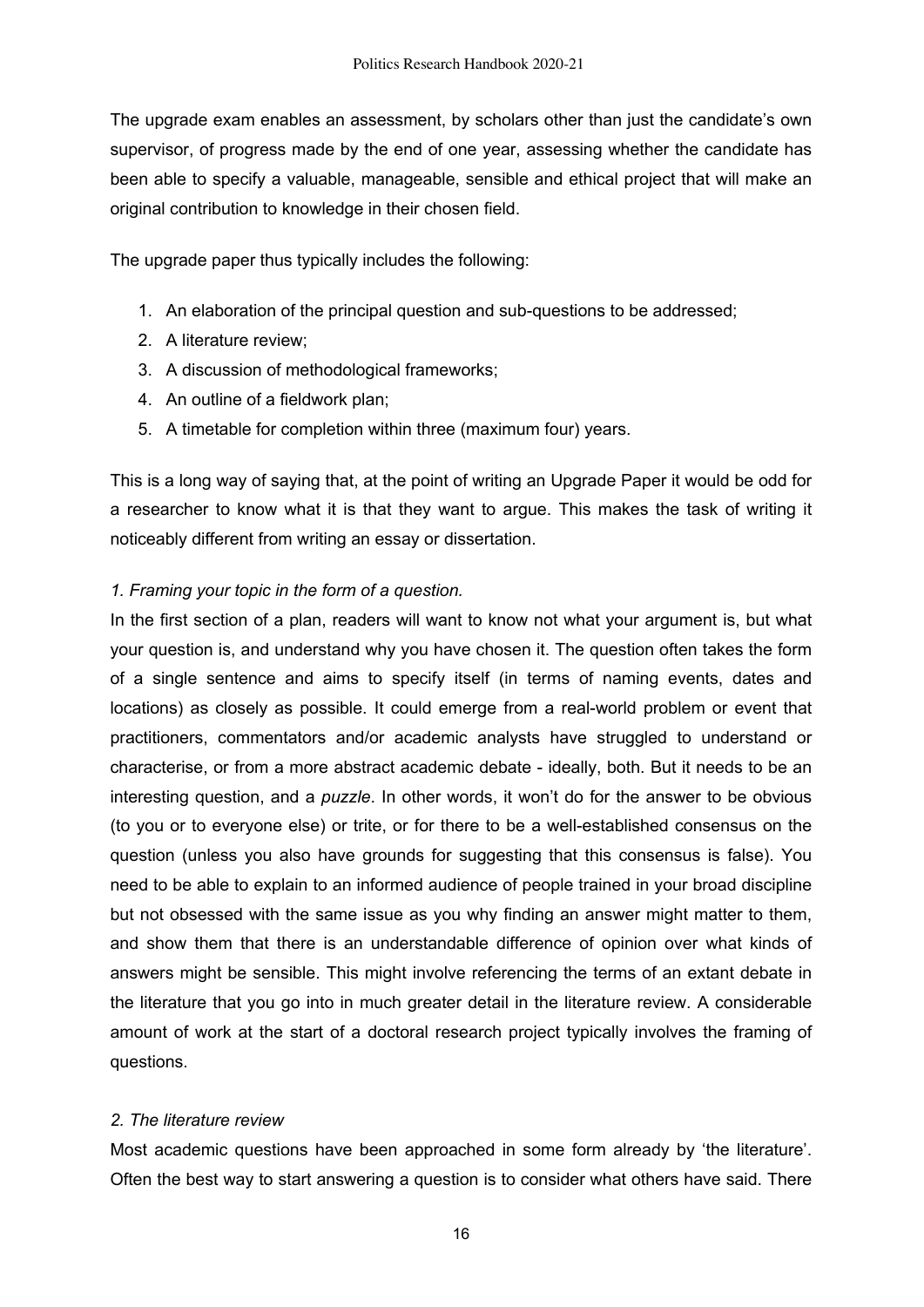is usually a range of influential answers offered to questions somewhat similar to yours. In some cases the way that people frame their questions specifically reference the phrases and concepts introduced by particular thinkers. These phrases and concepts are almost always subject to debate and critical appraisal by other authors.

You should not think that if some article or author has already answered your question, even with reference to your case, that's a reason to avoid the question: quite the opposite. An original contribution to knowledge does not imply an original question, only an original approach to answering it. Others' work can be a kick-off point for a critical engagement with their claims and methods. However, it might well be that nobody has tried to answer 'the question' through your case, in your time period, or in some more narrow but strategic way that you identify and specify in your question. Readers still need to know whether other people have relied on an implied answer to your question as an aspect of some broader theory, or have answered a similar question in relation to other cases. The claim to be filling 'a gap in the literature' or answering a question that nobody else has ever considered might be a convenient way to avoid thinking through concepts that you might wish to use as if they are uncontroversial. It's rarely true that such gaps are absolute.

Ideally before beginning the PhD, or at least as part of your research plan, you will have developed a bibliography. You should have used googlescholar, jstor, ebscohost, the library catalogue and other bibliographic databases, and the citations from relevant texts, to identify whether there is sufficient academic literature and / or primary data / policy-oriented literature out there for you to be able to engage the question in the way that you have framed it. This bibliography will obviously grow as you work and particularly in relation to advice from your supervisor and reactions to your work from other scholars.

One you have established a sensible list of texts to discuss, readers then need to understand your assessment of how justifiable the answers extant research provides are. This helps the reader to understand why you might then choose the method and case that you do. A literature review thus introduces the reader to the main issues raised by this literature. It should demonstrate that you have read and understood the core arguments made by other authors, and can re-present them fairly and elegantly, in summary. This means giving the key theories room to breathe, to make their case. In other words you don't need, initially, to respond to everything that others say – just explain what they say and why. At the same time, when finished, a literature review should not just read; 'x says this, y says this, z says this' using the terminology or concepts or findings provided by these texts as if they are obviously acceptable. You need to provide a critical commentary on the ideas,

17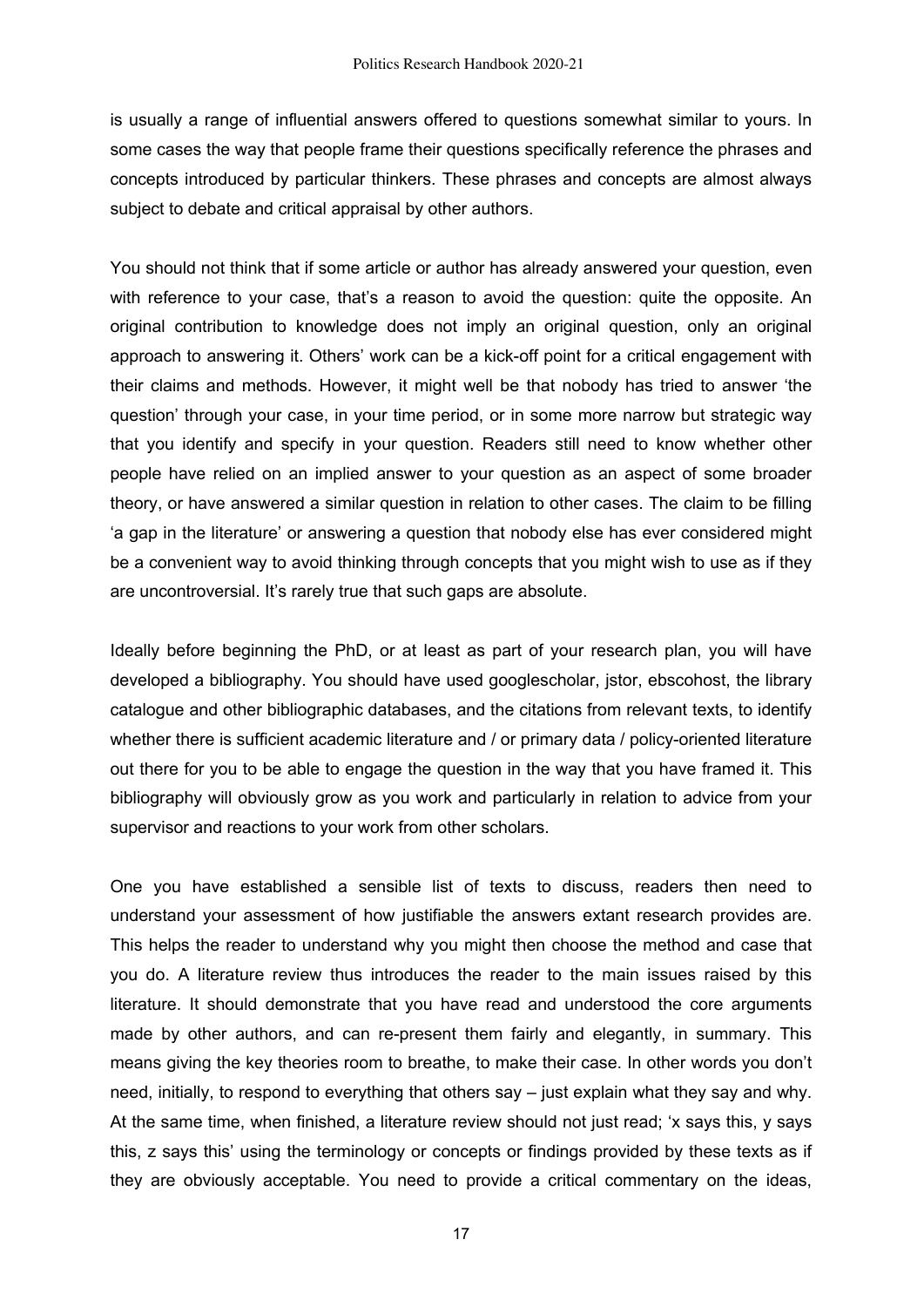showing what methods other researchers have adopted and considering the costs and benefits of the strategies they have adopted, drawing out similarities and contrasts between them, putting the authors and arguments 'in contact' with each other, even if they don't write directly about each other.

In reading each of the authors you are seeking then to establish both what their argument is on the surface, but also to draw out in a commentary in your own 'voice' what ideas and assumptions underpin it, and how adequate the evidence deployed to support the claims is. As you read more authors, you can compare whether these assumptions, or approaches to evidence are shared. If so, why do authors reach different conclusions? If not, why not?

The questions then arise; what are you going to say about their similarities and differences? Are you starting to identify common 'schools of thought'? How might we be able to judge between accounts? Sometimes you can resolve any debates purely logically. But if one can 'resolve' a debate thus, it is unclear why further work or a case study that you plan to develop might deepen our understanding. So, if you aim to develop your argument through close study of particular cases, or by sourcing primary evidence rather than simply considering the extant literature, you need a justification. What dilemmas are left behind once we've considered the extant literature? What are the *unresolved* questions that emerge from the literature? How might cases contribute to our understanding/help to resolve them? By the end of a literature review, we're looking to have identified a tension or confusion that *you* genuinely feel confused or undecided about. That is the most reliable basis for convincing others that the issue is worthy of further study and motivating interesting research. You may well have a sense of what you think the best answer to the question is likely to be, but if you don't have on the table any other plausible explanations or interpretations that you feel need investigation or testing, even disproving, it's more likely you will set out to confirm your biases, or are essentially hoping to make a 'defense' of an author or position that you can already sketch out. This way lies uninteresting work for the researcher and the reader!

#### *3. A Method*

As part of the literature review it is likely that you will have explained to the reader how other researchers came to the conclusions they did. We should have a sense of what kinds of methods have resulted in their findings, and how your assessment of them helps us understand your approach. Were others' methods adequate? If so, are you trying to replicate a particularly brilliant study but test its limits by using it to look at a different case? Is this a

18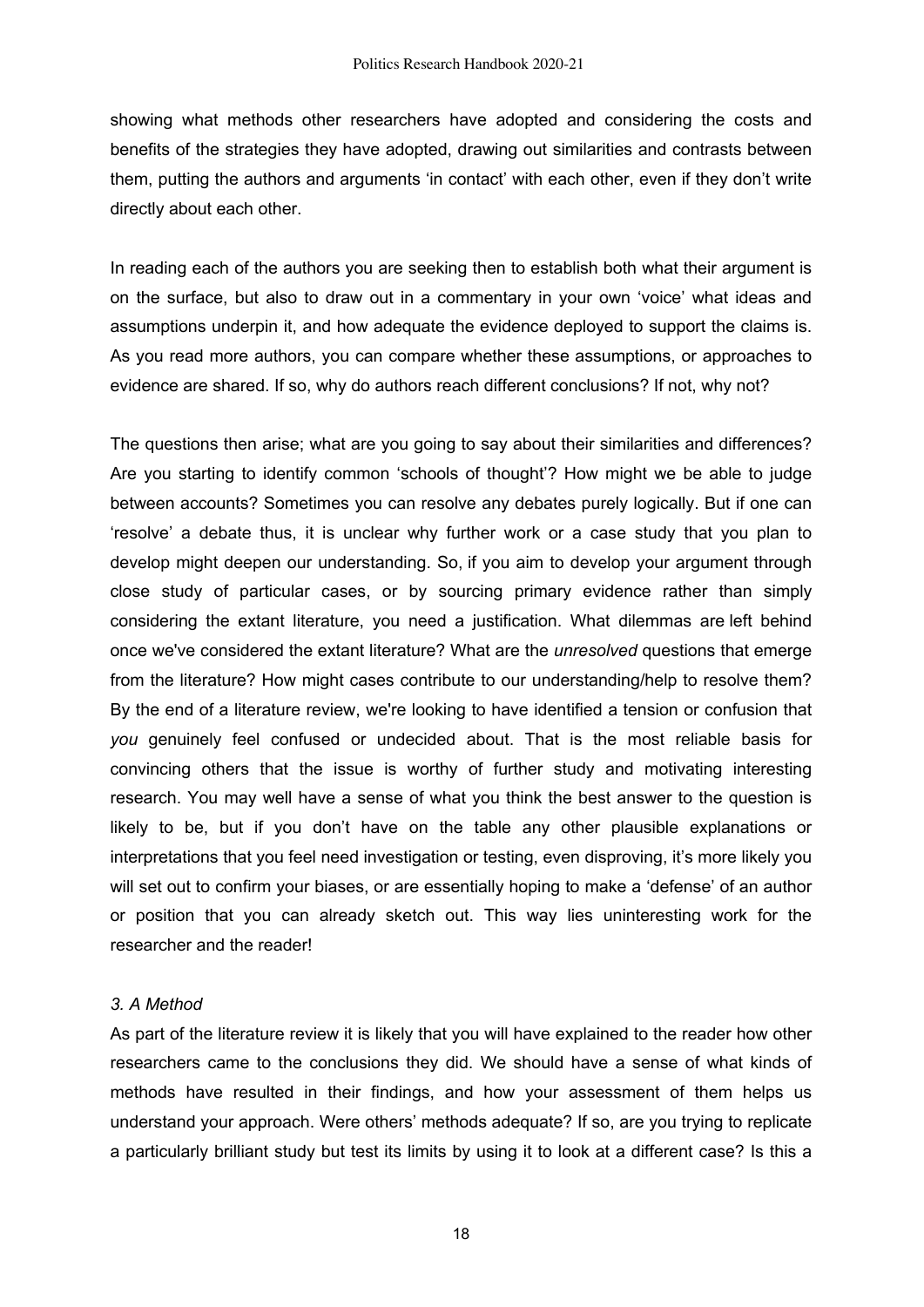way of testing or expanding the evidence base? Is there some weakness in their methods? How will you remedy this?

You need to establish that you are able to take our knowledge forward and have a systematic approach to gathering evidence. This is likely to include a discussion of other methods that you could have chosen to adopt, or that you can see others would adopt in trying to answer similar questions, and an explanation of the choices you have made to include or exclude the range of methods that could be used. We also need here an explanation of case selection. Be aware that that case-study(s) might not necessarily be in the unit of a country; it could be cities, particular policy processes, institutions, media products or even individuals. You will also need an awareness of how grand/generalisable a claim it is possible to stand up on the kinds of cases/evidence you plan to deploy as a test. You should discuss the acknowledged weaknesses of the method you choose and what you might be able to do to mitigate predictable problems. Here the Methods training course and its extended reading lists should be a great help. The course provides a taster of a range of methods and approaches. Some (many?) of them will not appeal to you at first approach, but it is a very valuable exercise to recognize that others have thought that these methods and techniques are useful, and to think through what people with these preferences might do if they were to consider your question, and to think about why you accept or reject the idea that this should make up part of your doctoral research.

### *4. The fieldwork plan*

The most fundamental questions are: (1) are there enough sources available to you to answer this question with a reasonable volume of fieldwork? (2) Does your chosen method suggest a way of gathering and analysing it? Whatever the technique/method you adopt, you need to find a way to explain what it is you will do to test plausible answers and interepretations, and how you will gather and analyse evidence. This might involve statistical analysis. In which case you need to tell use about the datasets you will consider. It might involve archives. In which case, we need to know where they are, what it is possible to know about them without visiting, and whether others have already looked at them. It might involve interviews or questionnaires. In which case we need to know how you will approach your subjects, if and how you will sample and select them. The fieldwork plan should include a discussion of visa and access issues; funding applications needed and timelines for them; whether you will be hosted for the research by an institution; ethical issues and any in country processes of approval that you will need to go through. If you can develop and share interview frameworks or questionnaire/s developed ahead of time, do so. Many of the most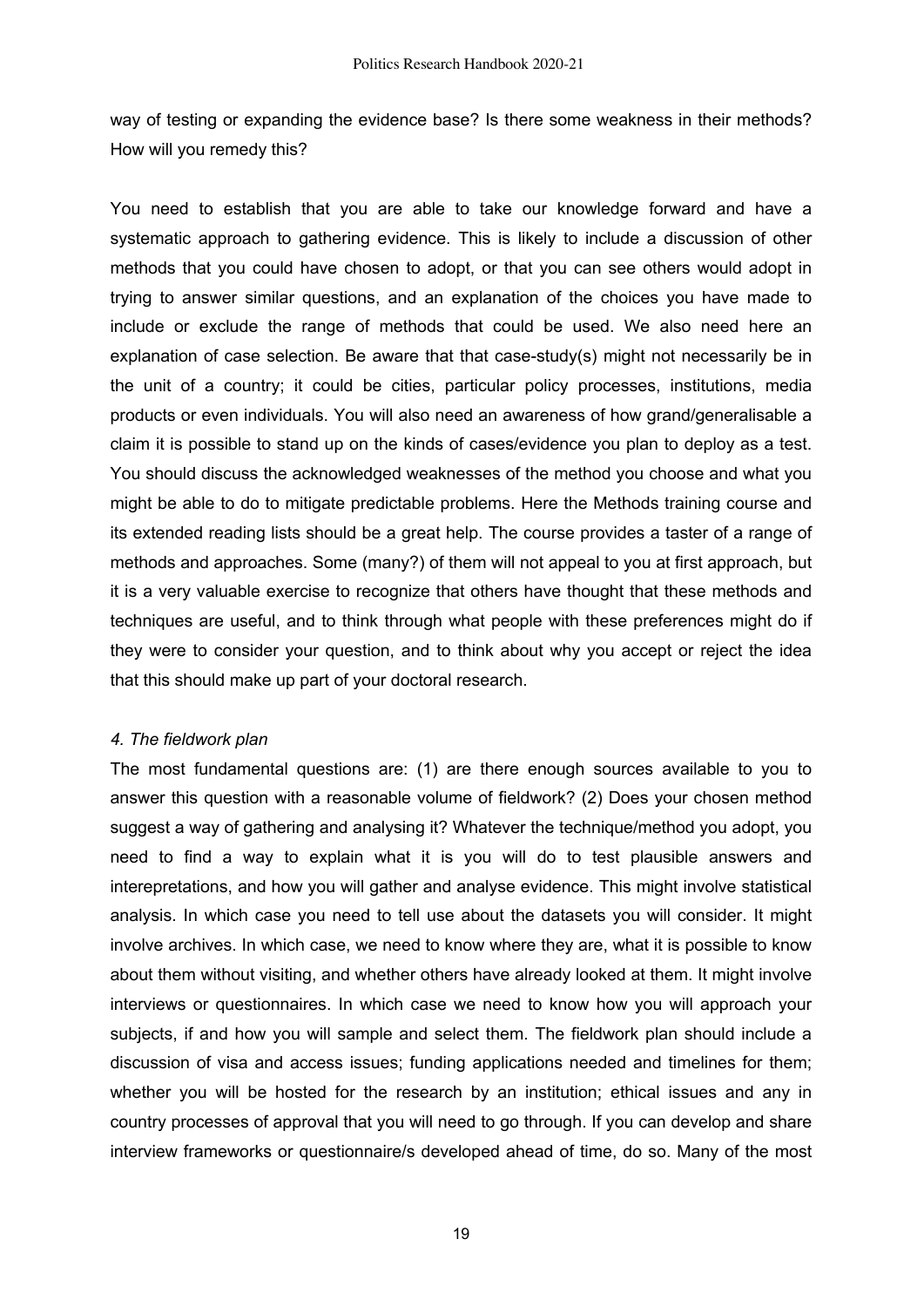helpful conversations with examiners at the Upgrade stage come from sharing with them the nitty-gritty of your project.

#### *5. Research Ethics and Safety*

All upgrade papers, and particularly those whose field research includes work with live subjects, require a reflection on the ethical implications and complications of the research. Doctoral Researchers are required to take a SOAS-wide ethics and risk assessment workshop that is part of the 'Common Core' modules taken by all SOAS PhD students. The Doctoral Researcher's supervisory committee will assess questions of ethics and safety during the upgrade process and the student, together with the lead supervisor, need to fill out a corresponding form that has to be submitted to the School following the viva. Should the subject of one's research be ethically complex (for example dealing with questions of sexual violence, interviews with perpetrators of violence, or work with populations especially vulnerable to violence or repression), the Doctoral Researcher will need to specify in writing how these issues are addressed and further approval from the Associate Dean for Research (ADR) may be sought as well.

### *6. A timetable for completion*

This usually takes the form of a table that lays out what each chapter of your thesis involves. It might have columns that list the sources that will be considered in each section, the types of primary research involved, and the ways in which the argument in such sections might be presented and tested. Many these will consist of around 8 chapters. These are going to be written in about 9 terms. It is thus sometimes smart to think about completing a second chapter before going on fieldwork. This might well be a chapter chosen strategically because it is, for example, a historical background chapter, largely researchable on the basis of secondary sources available in the UK, or chosen because it will give the researcher valuable background knowledge that will make it easier to settle into empirical work. It is also smart to consider how much data processing (transcription, coding etc.) and writing can occur during fieldwork, rather than assuming that all of the processing and writing will be done in the third year of a thesis. Processing and writing as you go can be a helpful way to check that you're collecting the right amount (not too little, not too much) data.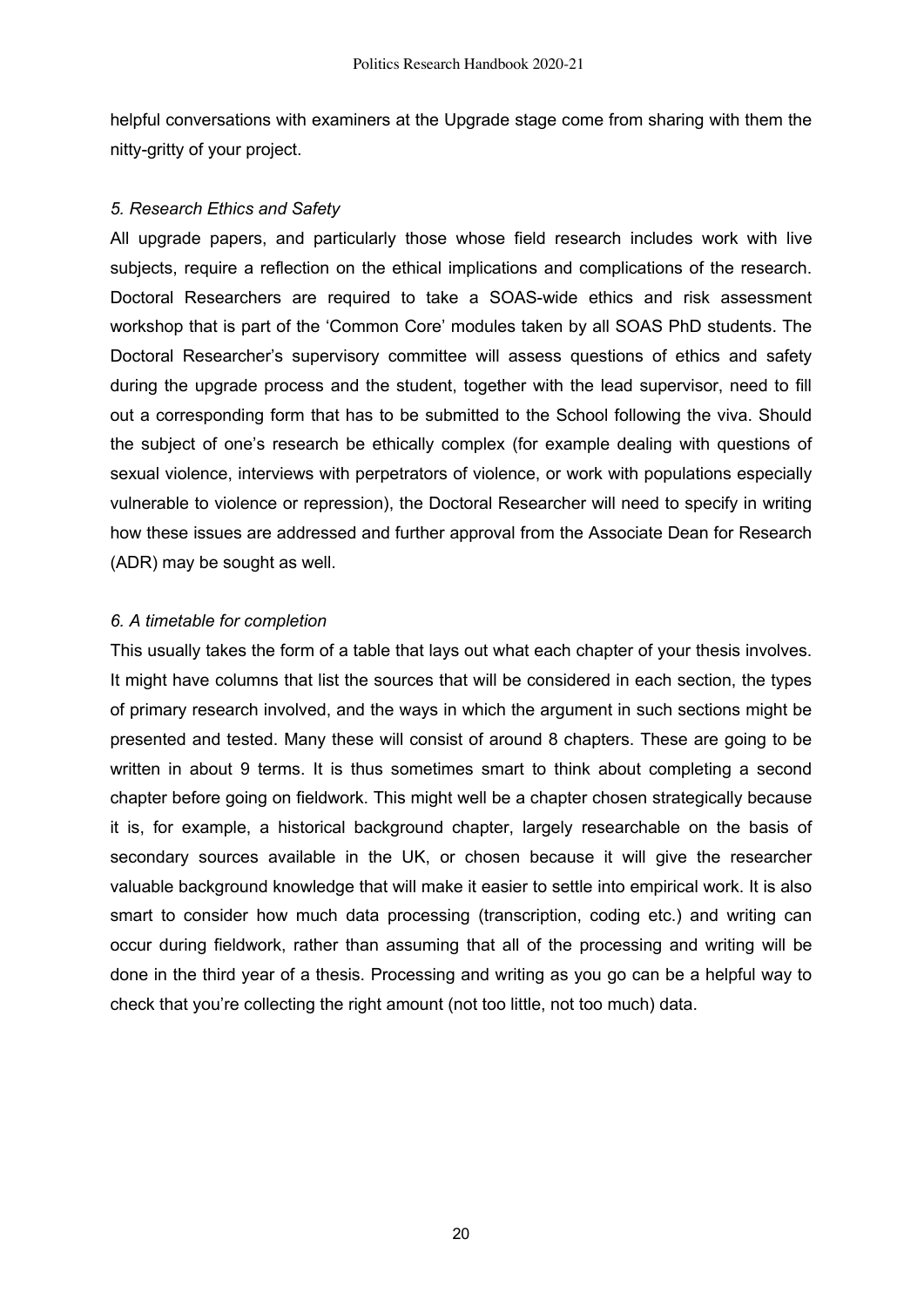### **X. AFTER UPGRADE**

#### **Fieldwork Procedures**

Doctoral Researchers undertaking fieldwork will generally do so in their second year, although the Covid crisis has cast doubt on the viability of primary fieldwork, at least in the immediate short-term for 2020-21. A maximum of three terms' fieldwork is usually permitted in a full-time PhD programme. Fieldwork of longer than 12 months has to be approved by the Pro-Director for Research and Enterprise. During their first year, Doctoral Researchers are expected to locate and apply to any relevant sources of funding for fieldwork. Discussion of how to locate funding sources occurs within the Research Training Seminar and the generic Research Training Day run by the School. The Careers Office can also help locate sources of funding to support fieldwork.

The Doctoral Researcher and supervisor must fill in an **Application for Approval to Undertake Overseas Fieldwork Research** via PhD Manager. Research plans, including overseas University contacts and a description of arrangements for supervision while in the field need to be outlined. During fieldwork, at least monthly contact is expected. It is the Doctoral Researcher's responsibility to assess the risk and discuss it as necessary with their Supervisors and others. **Doctoral Researchers should submit the fieldwork application application at least six weeks before their departure.** Similarly, on returning from fieldwork Doctoral Researchers should contact Registry as well as their supervisory committee. Doctoral Researchers can use the library and other School facilities as usual during their fieldwork year.

#### **Training Beyond Year 1**

Throughout the process of research design, fieldwork, and writing, Doctoral Researchers are expected to maintain regular contact with their supervisors. The work of writing the PhD dissertation is the Doctoral Researcher's alone, supported, of course, by regular meetings with the supervisor. Doctoral Researchers are expected to present one or two draft chapters of their dissertation at **seminars or conferences during their third and/or final year**. This is an excellent opportunity to receive feedback on core aspects of their unfolding thesis in the write-up phase from members of staff and fellow Doctoral Researchers. Many seminars are coordinated by academic members of staff. In some years 'writing seminars' are organised together with participating Doctoral Researchers (ideally the PhD Doctoral Researcher Representative).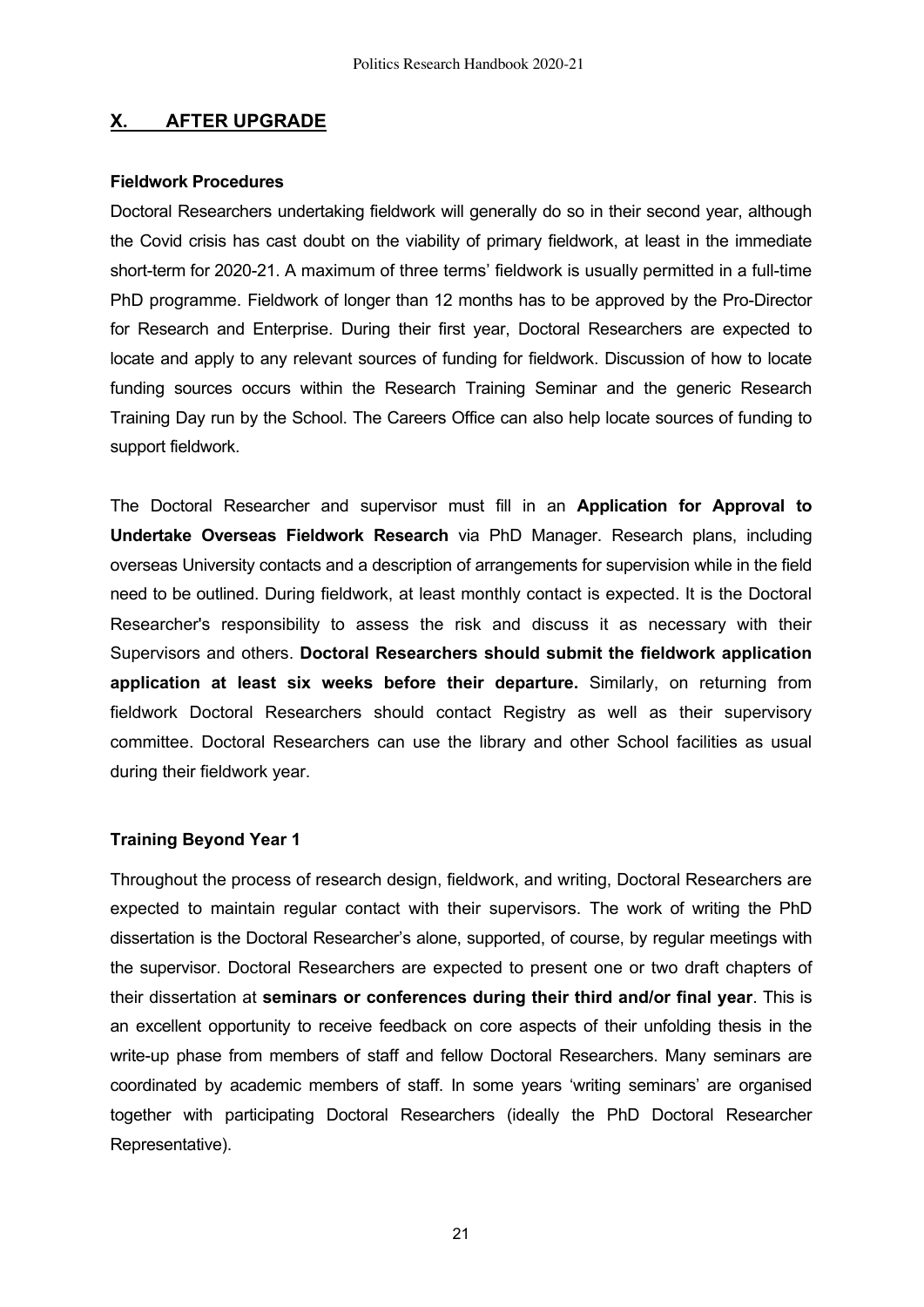Advanced PhD Doctoral Researchers are strongly encouraged to participate in **research workshops** offered inside and outside SOAS and to attend and present at **conferences** organised by the major research associations in the field, as well as various thematic and area-studies conferences (for a selection see list below). These are excellent opportunities for networking, receiving constructive feedback, and for making a start in publishing. Especially for Doctoral Researchers wishing to pursue an academic career **the importance of participating in conferences and workshops cannot be emphasized enough**. Doctoral Researchers accepted to present at these or similar conferences may apply to the Doctoral School for funding (see below). Some Associations also offer travel stipends, as do institutions like the British Academy.

Doctoral Researchers should bear in mind that fieldwork in the second year can take up to nine months whilst final redrafting of the dissertation usually takes at least three to four months. This leaves approximately two years for the substantive chapters to be written in the intervening period. The 100,000-word limit should be treated as a maximum, a more realistic total is around 80-90,000 words. Although the writing up is usually weighted towards the end of the process, it is important to start writing as soon as possible, and not to think that 'preparing', 'researching' and 'writing' are three separate process that will not overlap. In nine terms, this suggests around 10,000 words per term, with each chapter going through several drafts and revisions following feedback. The schedule is tight, especially as Doctoral Researchers may also be doing some teaching in their third year.

**Teaching** is an important part of doctoral training for Doctoral Researchers considering an academic career. The Department aims to regularly offer advanced Doctoral Researchers the possibility to work as a Tutor (or Graduate Teaching Assistant, GTA) on one of the modules offered in the Department (for a *maximum* of two years). Tutorial duties involve seminar teaching, holding office hours, and marking. Doctoral Researchers taking on a Tutor post are expected to have completed a GTA training module offered by the *Academic Development Directorate* (usually offered in September, see ADD website). Those doing teaching will be expected to organize their time appropriately. Teaching must not be used as an excuse for failure to submit chapters or meet the formal requirements. Please consult the **Department's GTA Handbook** for more information.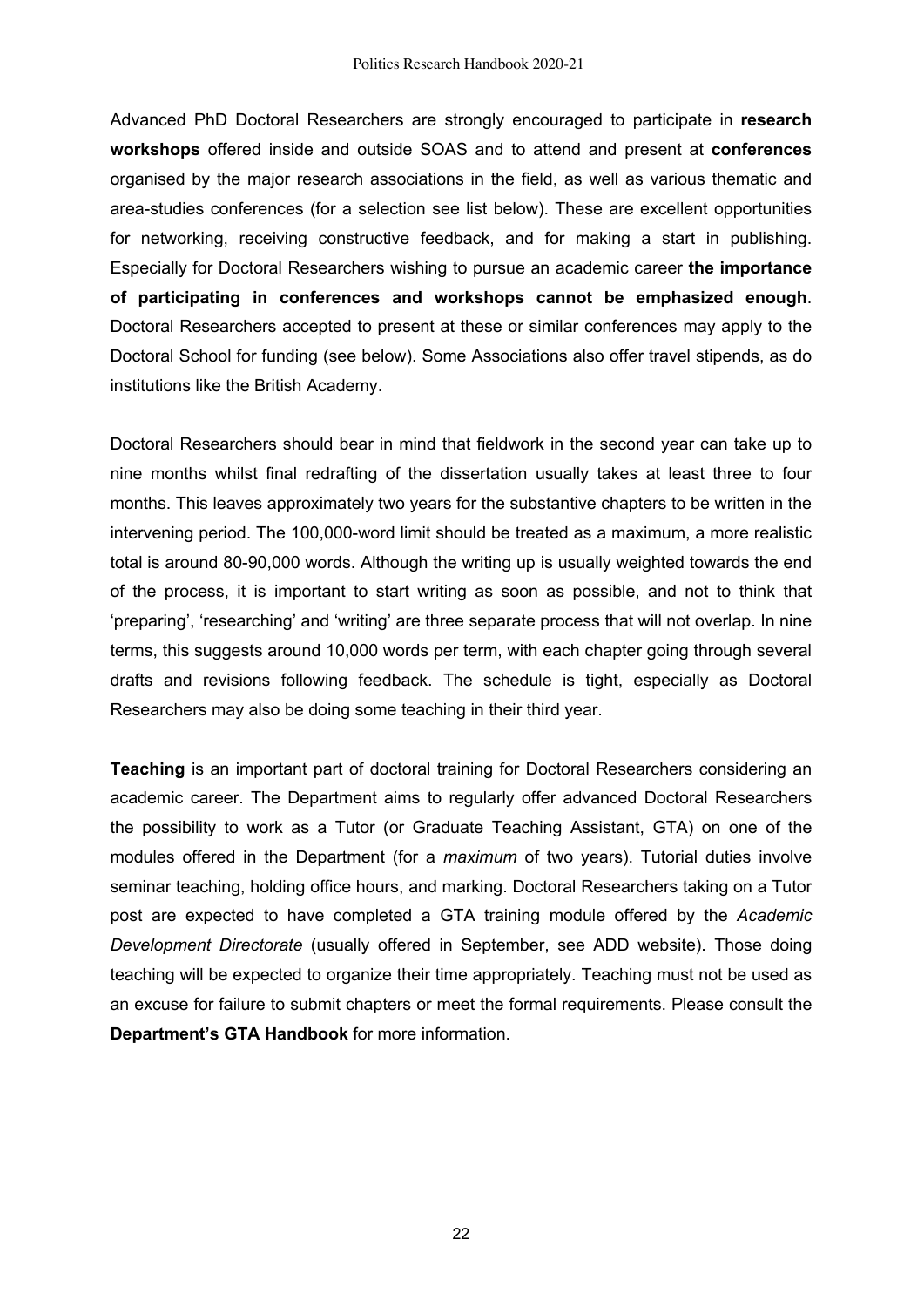### **XI. THESIS SUBMISSION**

Doctoral Researchers are generally expected to produce the first draft of their thesis by the end of the third year. Many Doctoral Researchers then seek a fourth year of study, or **Continuation.** Continuation status is only intended for Doctoral Researchers who have completed their research, finished first drafts of all or most chapters, and are in the final stages of revising the thesis for submission. Under Continuation status Doctoral Researchers will continue to have access to School facilities, including use of the SOAS Library, but are entitled to receive only a reduced level of supervision. Move to Continuation status requires the recommendation of the supervisory committee and completion of the appropriate module on PhD Manager.

When the thesis is nearing completion, both Doctoral Researcher and supervisor must begin to plan for the final stages – the submission and examination of the thesis. The Doctoral Researcher will need to submit an 'Entry Form' via PhDManager **no later than two months before planned submission**, including an abstract. It is the responsibility of the supervisor to recommend examiners (at least one of whom should be familiar with examination requirements at SOAS) to a panel within the Department who vet the appropriateness of nominated examiners. While a Doctoral Researcher may have had contact with their examiners, it is normally expected that the examiners have not read large parts of the dissertation nor had extended discussions of the thesis with the Doctoral Researcher beforehand. Your supervisor will contact your examiners and arrange the day, time and place of the examination. When the thesis is complete, you will need to **submit three copies**. It is your responsibility to see that the thesis is prepared **in the approved format**. It can be initially bound in soft covers, to be replaced by hard cover binding after the successful examination.

The examiners of a PhD thesis have a number of options open to them: they can deem the candidate as having fully met the requirements of a PhD (or ask for only minor amendments to be made); they can require more substantial changes to be made and the revised thesis represented within 18 months (usually this is done without a second viva); they can decide that the candidate has failed to meet the standard required for a PhD but may be offered an MPhil degree instead; or they may fail the candidate entirely. [NOTE: This information should be read in conjunction with the SOAS Doctoral Research Handbook and SOAS Regulations.]

#### **Statement on Plagiarism**

Doctoral Researchers are reminded that all work submitted as part of the requirement for any examination of the School of Oriental and African Studies (University of London) must

23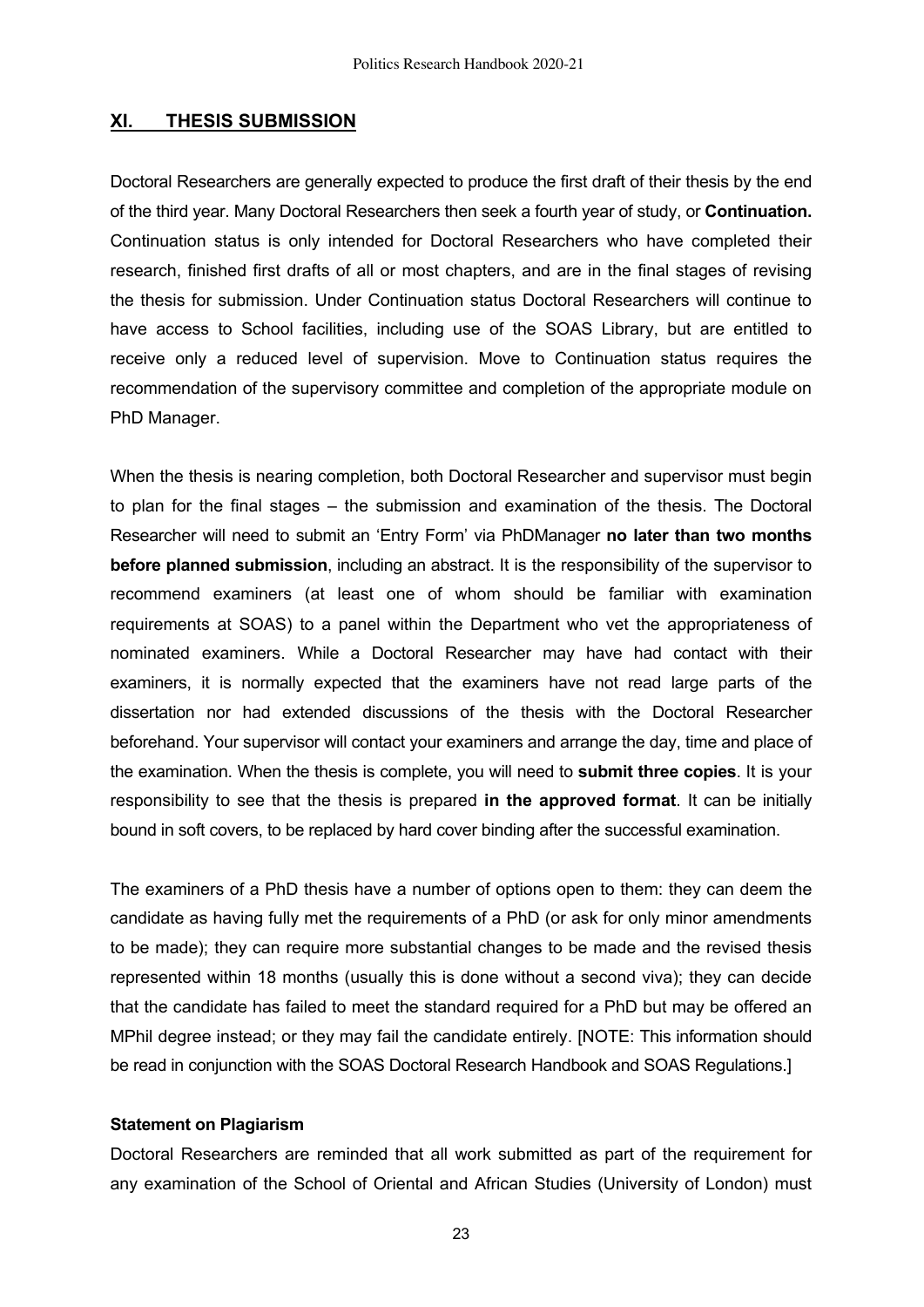be expressed in their own words and incorporate their own ideas and judgments. Plagiarism - that is, the presentation of another person's thoughts or words as though they were the Doctoral Researcher's own – is an examination offence and must be avoided. Direct quotations from the published or unpublished work of others must always be clearly identified as such by being placed inside quotation marks, and a full reference to their source must be provided in proper form. A series of short quotations from several different sources, if not clearly identified as such, constitutes plagiarism just as much as does a single unacknowledged long quotation from a single source. Equally, if Doctoral Researchers summarise another persons' ideas and judgments, they must refer to that person in their text as the source of the ideas and judgments, and include the work referred to in their bibliography. Failure to observe these rules may result in an allegation of cheating. Doctoral Researchers should therefore consult their tutor or supervisor if they are in any doubt about what is permissible. Where Doctoral Researchers draw on their own previous written work, whether submitted as coursework for their current degree, or for a previous degree or qualification, this must be clearly stated.

### **XII. FUNDING AND FURTHER RESEARCH SUPPORT**

Living in London is expensive and it can be difficult for Doctoral Researchers to finance their studies, especially if they do not hold a scholarship. It therefore is important that Doctoral Researchers undertake a realistic assessment of their financial resources for the first year and beyond and discuss potential issues with their supervisor. While SOAS and the Politics Department are continually looking to improve funding opportunities for its Doctoral Researchers, it is important to be pro-active and seek funding opportunities externally.

There are a number of bodies, ranging from the major research foundations in the UK such as the British Academy or the Economic Social and Research Council (ESRC), professional Associations (see list below for a selection) and other national and international institutions where you can apply for travel and conference grants. Registry also compiled a list of scholarships (http://www.soas.ac.uk/registry/scholarships/research/) and further funding sources and useful links are provided by the Student Advice and Wellbeing Office http://www.soas.ac.uk/studentadviceandwellbeing/students/money/pg-funding/. Other universities have similar websites and often doing a bit of research pays off. It all cases, it is important to be aware of eligibility criteria and application deadlines.

#### *SOAS Funding for Conference Participation*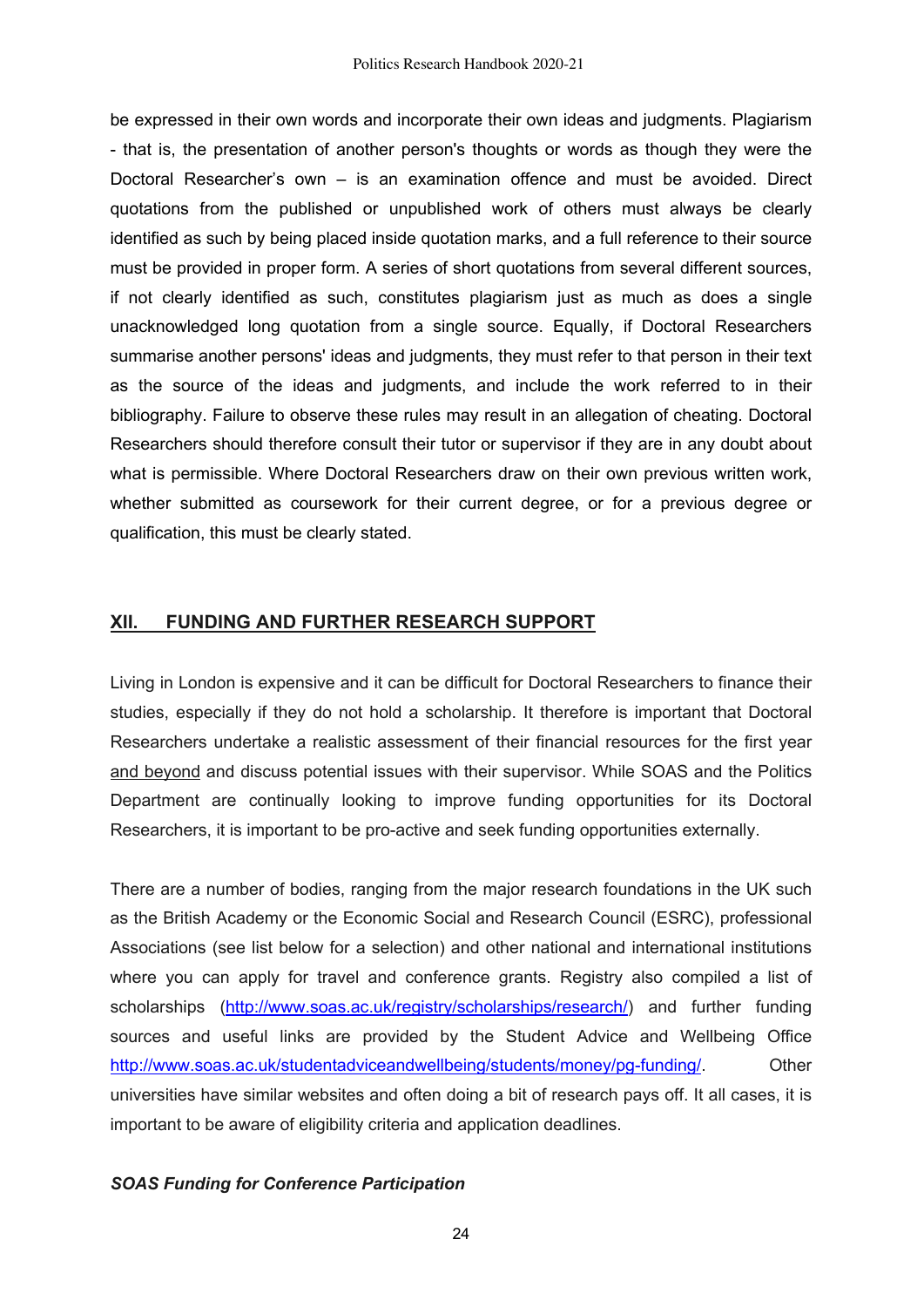SOAS maintains a fund for Doctoral Researchers who present papers at conferences. The Doctoral School provides a single award of up to £500 to (currently) for Doctoral Researchers in their third or fourth year (or part-time equivalent) who have been accepted to make a presentation at a significant conference. Calls for applications will be send out in due time, but Doctoral Researchers are encouraged to visit the Doctoral School website for more information and the application process: http://www.soas.ac.uk/doctoralschool/conference-funding/ Additional funding opportunities for Doctoral Researchers in other years may be available from the Department and Doctoral Researchers are asked to look out for relevant announcements in the year.

# *Institute for Qualitative and Multi-Method Research (Syracuse University)*

Each year the Department provides two to three **scholarships** for members of the Politics Department (Doctoral Researchers and Academic Staff) to cover the cost of attendance at the Institute for Qualitative and Multi-Methods Research (IQMR) at Syracuse University in the U.S. This highly regarded two-week course provides a comprehensive introduction to qualitative and multi-method research with a special emphasis on applications. The scholarships are competitive and the deadline for applications is typically in late January or early February and will be announced in due time. For details regarding the course see: http://www.maxwell.syr.edu/moynihan/cqrm/The\_Institute\_for\_Qualitative\_and\_Multi-Method Research/

### *Lawrence Saez Memorial Scholarship in Mixed and Quantitative Methods*

In order to enhance the Department's commitment to the rigorous use of mixed and quantitative methods in political science, we are offering a scholarship to a Politics research student or academic staff member to attend a mixed or quantitative methods camp. The selected individual will receive a scholarship up to the value of £1500. The selection panel will demonstrate some flexibility on where mixed or quantitative methods training can be obtained, but strong preference will be given to individuals who attend the following:

- Essex Summer School in Social Science Data Analysis: https://essexsummerschool.com/
- § The ECPR Summer School in Methods and Techniques: https://ecpr.eu/Events/EventDetails.aspx?EventID=131

The individual who is selected will be expected to take an introductory course on applied multiple regression analysis and, ideally, a course on mathematics for social scientists or statistical software (e.g., STATA, SPSS). Other intermediate quantitative courses on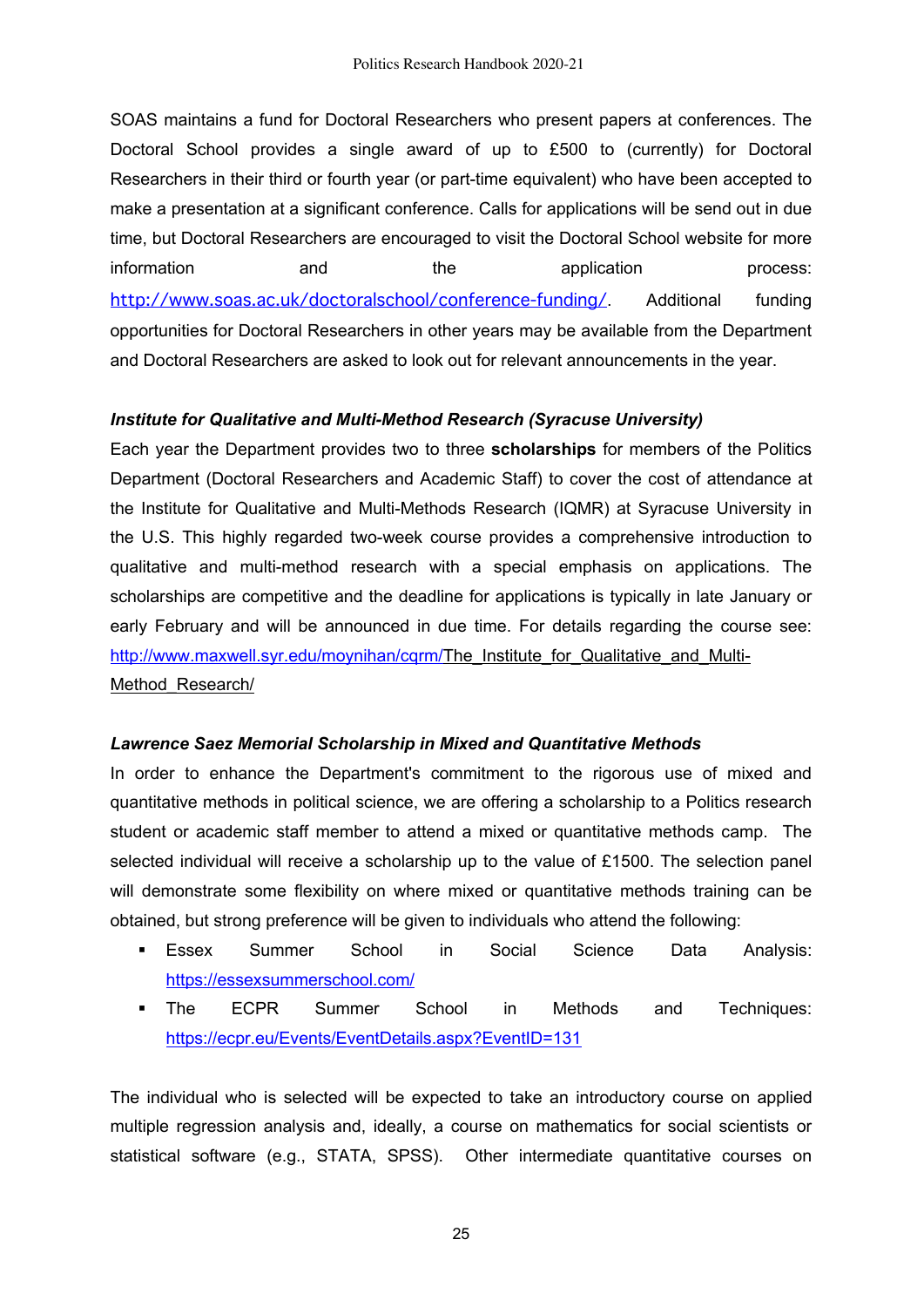multivariate regression, panel data analysis, spatial econometrics, longitudinal data analysis, survival analysis, or multilevel modelling, for instance, will also be encouraged. The individual will also be allowed to take courses on geographic information systems (GIS) and spatial data and qualitative comparative analysis.

Please contact the Director of Doctoral Research for further information on this scholarship.

### **Further Research Support**

A collection of "how to write a PhD" books located in the SOAS library discuss the process of doctoral research. Some are general guides (e.g. *The Research Student's Guide to Success* or *The Postgraduate Research Handbook*), while others address more specific themes such as coping mechanisms, writing, etc. Doctoral Researchers are also encouraged to consult the offerings listed on SOAS' *Research Students Portal* as well as the Politics Department Moodle site for Doctoral Researchers.

The **Centre for Innovation in Learning and Teaching (CILT)** at SOAS provides all Doctoral Researchers and faculty staff with learning support and workshops throughout the year on various topics, such as writing skills, writing blocks, presentation skills, or timemanagement. Drop-in sessions will also be held for Graduate Teaching Assistants (GTAs) to answer queries you may have related to your teaching. For more information please visit the website: https://www.soas.ac.uk/cilt/. In addition, the **Doctoral School** has a **Doctoral Training Advisor** (Yenn Lee: yl22@soas.ac.uk) who can be contacted for tips about Schoolwide research skills training courses for PhD candidates on offer.

Many Doctoral Researchers have benefited from *in-sessional English-language support* provided by SOAS. Courses include Academic Essay Writing, Reading and Note-taking, Seminar and Presentation Skills or Academic Vocabulary and Style. Also available to Doctoral Researchers are one-to-one tutorials, where individual English language or study skills concerns can be addressed with an English language expert. All courses and tutorials are available free of charge, though as they tend to be popular it is advisable to register for a course as early as possible. For more information see www.soas.ac.uk/insessionalenglish

The **Bloomsbury Postgraduate Skills Network** has been created by UCL for sharing best practice in generic and transferable skills training for Doctoral Researchers in the Bloomsbury area. The purpose is to allow Doctoral Researchers in participating institutions to expand their generic research skills and personal transferable skills through attending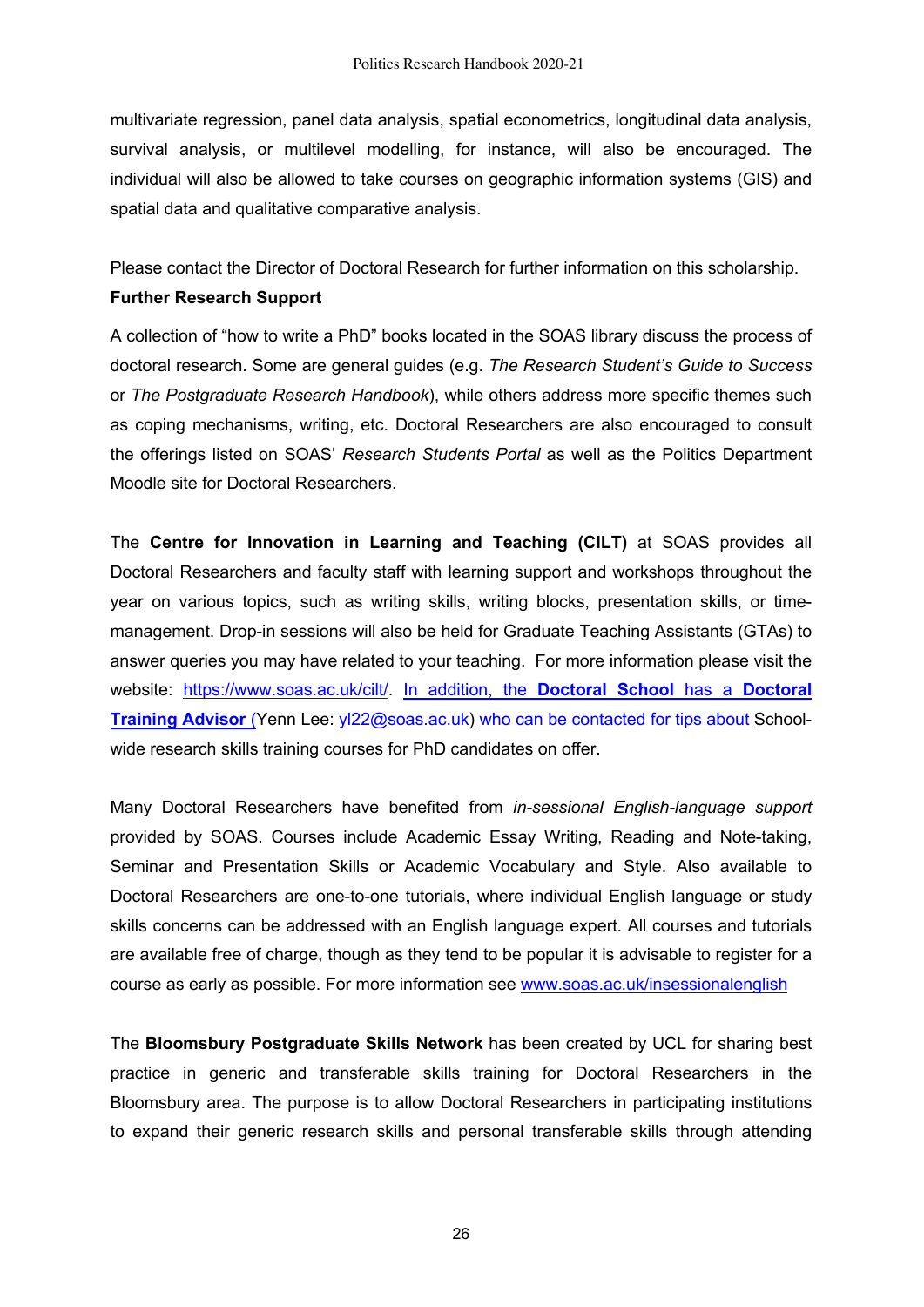training courses and workshops at other member institutions. Registration for courses is via the website: https://doctoral-skills.ucl.ac.uk/bloomsbury/.

The Department collaborates with the Department of Politics at Birkbeck as a cluster within the **Bloomsbury Doctoral Training Centre** (DTC). Together, we select three fully-funded (1+3 *or* +3) Doctoral Researchers each year, which are then also eligible to apply for further small grants (to support training and external collaboration). Additional short courses are provided by *other* (non-Bloomsbury) Doctoral Training Centres (e.g. UCL). For a list of courses please refer to the **National Centre for Research Methods** (NCRM) website: http://www.ncrm.ac.uk/training/

Full-time SOAS Doctoral Researchers from an EU or EEA country are eligible to participate in the **ERASMUS Exchange programme**, which involves more than 30 European Universities (including Sciences Po, Freie Universitaet Berlin, Universiteit Leiden, Bogazici Universitesi in Turkey, and so on). Doctoral Researchers pay the regular SOAS fees, but no additional fees to the host institution. Applications must be made during Term 1 in the year before you want to travel. For information please visit: http://www.soas.ac.uk/erasmus/outgoingerasmus/

# **XIII. GUIDELINES FOR WRITING A RESEARCH PROPOSAL**

The research proposal is a vital part of the application and will be studied in detail by the academic selectors. The proposal should be around 2,000 words (plus bibliography) and include an outline of your proposed research topic, the research method, and the source materials you intend to use. It is beneficial if you have made contact with an academic who shares your research interests prior to the submission of your application.

The **title** should offer a concise and accurate description of your research project.

The following points should be developed in the proposal:

1. Your main **thesis or research question**: explain in one paragraph what you will be exploring and what you will try to establish.

2. How **original** is your project and how **significant**: give your assessment of the existing literature on your topic and explain in what ways your own research will enrich the topic's scholarly knowledge. If that applies, explain what contribution to the general theoretical field you intend to bring through your specific research.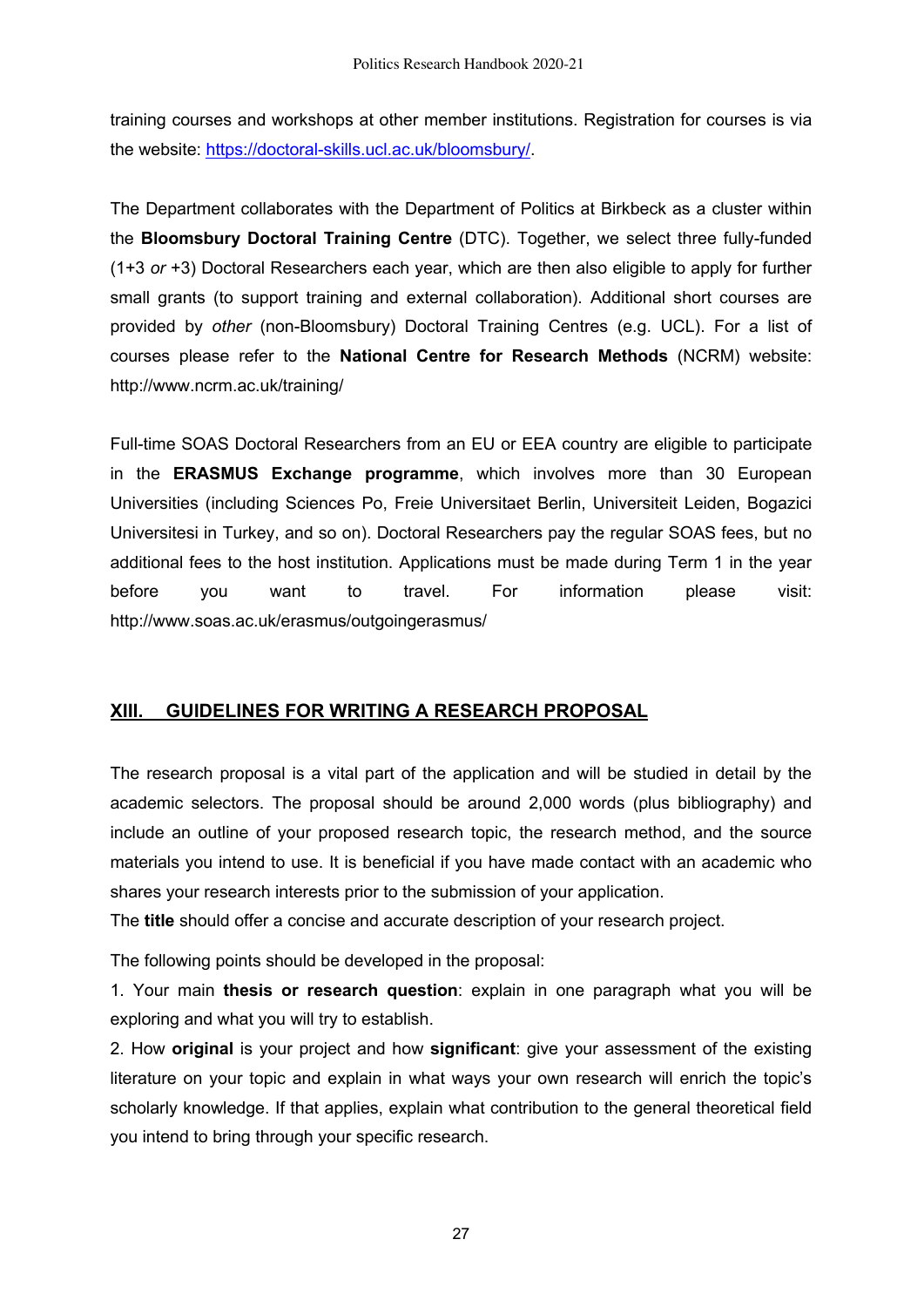3. What **theoretical** view will inform your research: explain how you locate yourself in the theoretical field – both the field of social theory in general and the specific field to which your topic pertains – and what set of conceptual tools will inform your research.

4. How you will **develop** your thesis: how you plan to apply your theoretical and methodological approach, i.e. the main sections of the thesis that you envisage to write and the stages of your investigation:

a. the theoretical investigation (what literature you plan to survey and discuss)

b. the fieldwork: where, and how, i.e. what research methodology you intend to use, and how you will use it concretely (depending on your kind of research: archival and data resources, interviews, ethnography, etc.)

5. Your work **schedule**: explain how you intend to research and write your thesis within the three-year period allocated for a full-time PhD research (six years part-time).

Explain how you intend to **fund** your PhD years, whether through private funding or particular scholarship (clarify whether you have one, have applied, or intend to apply). Finally, attach a **bibliography** focused on what is most relevant to your specific research topic and you theoretical and methodological approach.

For (information about) applying to pursue a Research Degree in the Politics Department please visit https://www.soas.ac.uk/politics/programmes/phd/ and contact the Research Admissions Tutor (2020-21: Prof Salwa Ismail).

# **XIV. SOAS REGULATIONS FOR RESEARCH DEGREES (MPHIL/PHD)**

**Please refer to the latest Doctoral School regulations and guidelines here: https://www.soas.ac.uk/doctoralschool/essential-information/**

# **XV. POINTS OF CONTACT FOR RESEARCH STUDENTS**

In the Department (apart from supervisory committee)

(a) Academic

- Director of Doctoral Research: Dr Matthew Eagleton-Pierce
- Research Training Coordinator: Dr Matthew Eagleton-Pierce
- Research Admission Tutor: Prof Salwa Ismail
- Head of Department: Dr Felix Berenskoetter

(b) Administration